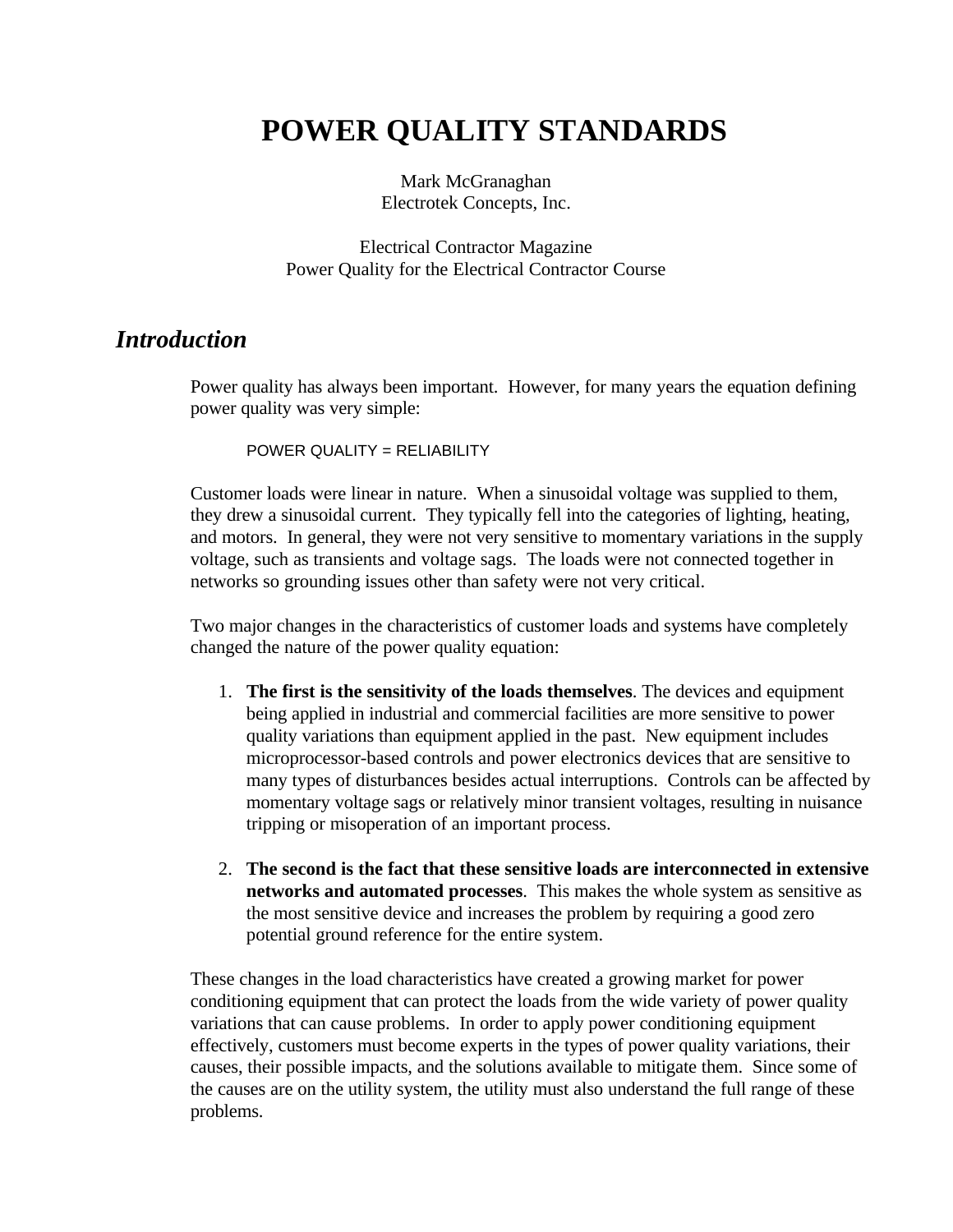The power quality problems don't always come from the utility system either. Most of the transient voltages in a facility are caused by switching operations within the facility. Wiring and grounding problems increase susceptibility to problems. Power electronics equipment, such as adjustable speed drives, result in a continuous string of transients (notching) as well as steady state harmonic distortion that can cause heating in other loads within the facility.

# *What are We Doing to Understand the Problems?*

Understanding the problems associated with power quality variations is the first step towards developing standards and the optimum approach to solutions. Understanding means being able to relate the causes of power quality variations to impacts on equipment and processes within customer facilities. This requires an understanding of the utility power system, the customer electrical system, and the equipment characteristics.

There are a number of significant research efforts under way to help improve the understanding of power quality problems. There are three important categories for these investigations:

1. **Monitoring.** Utilities and customers are both doing more and more monitoring of power quality. This monitoring is being performed on the power system and within customer facilities. The Electric Power Research Institute (EPRI) is sponsoring a multi-year project to monitor power quality on distribution systems around the country with 24 host utilities (Figure 1). Some of these utilities are extending the monitoring to include customer facilities so that they can relate events and variations on the distribution system with problems in the customer plant.



*Figure 1. Participants in the EPRI-Sponsored Distribution Power Quality Monitoring Project*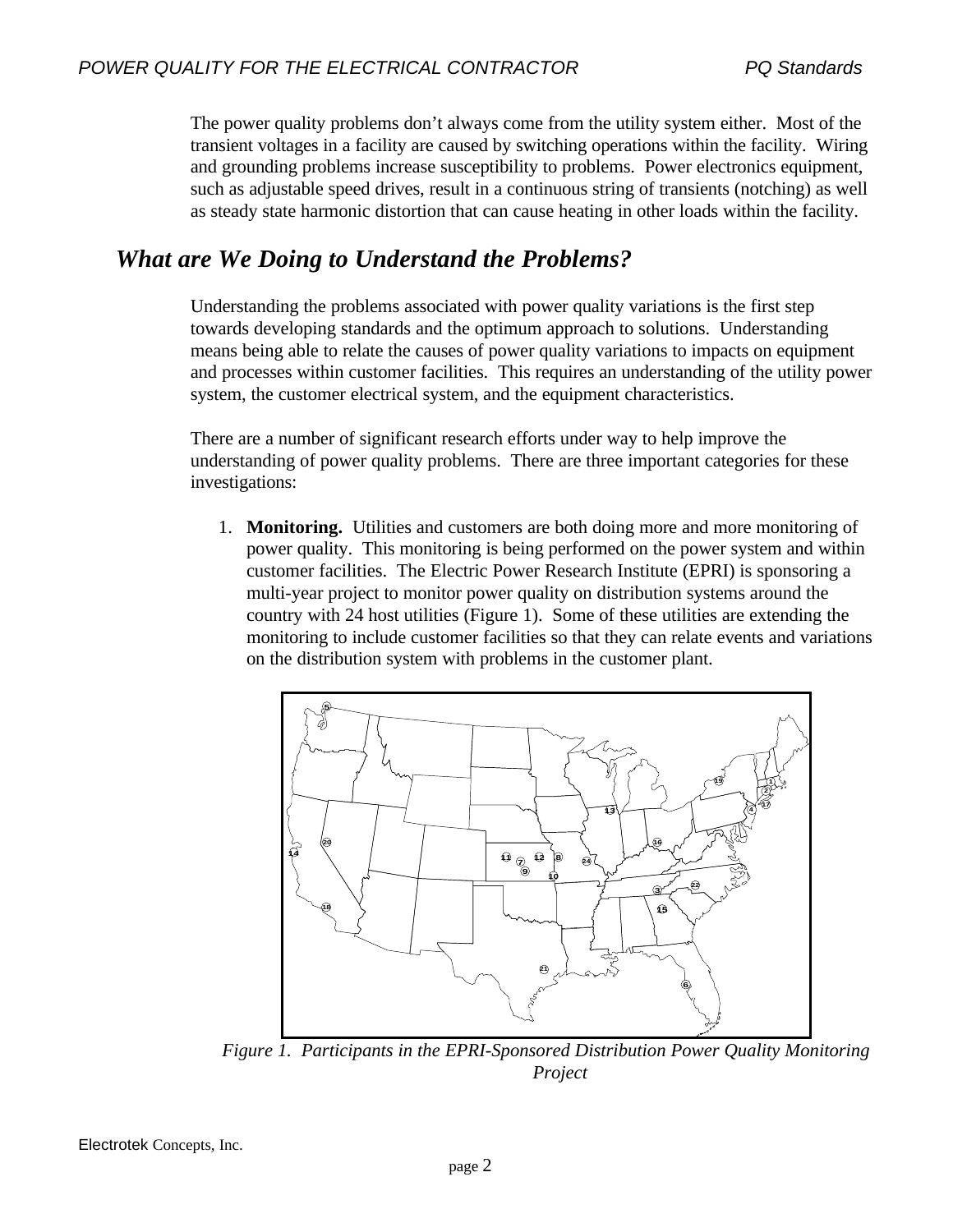- 2. **Case Studies.** Case studies are a way of characterizing power quality concerns for individual customers and systems. There are numerous case studies being performed by utilities, their customers, and EPRI. When the results of all these case studies are shared and combined, the results illustrate important general characteristics of power quality concerns for different kinds of customers and equipment. The solutions implemented in particular case studies can be patterns for more general solutions to power quality problems.
- 3. **Analytical Tools.** The results of monitoring efforts and case studies are being used to improve analytical models for simulating system disturbances. There are Users Groups for harmonic analysis and transient analysis that can provide guidance in evaluating problems and the range of possible solutions. The advantage of the simulation approach is that it allows evaluations of systems and conditions that may not yet actually exist (e.g. future expansion plans).

# *The Role of Standards*

Power quality problems ultimately impact the end user. However, there are many other parties involved in creating, propagating, and solving power quality problems (Figure 2). Power quality standards must provide guidelines, recommendations, and limits to help assure *compatibility* between end use equipment and the system where it is applied. The standards affect all of the parties shown in Figure 2.



*Figure 2. Players That Influence End-Use Power Quality*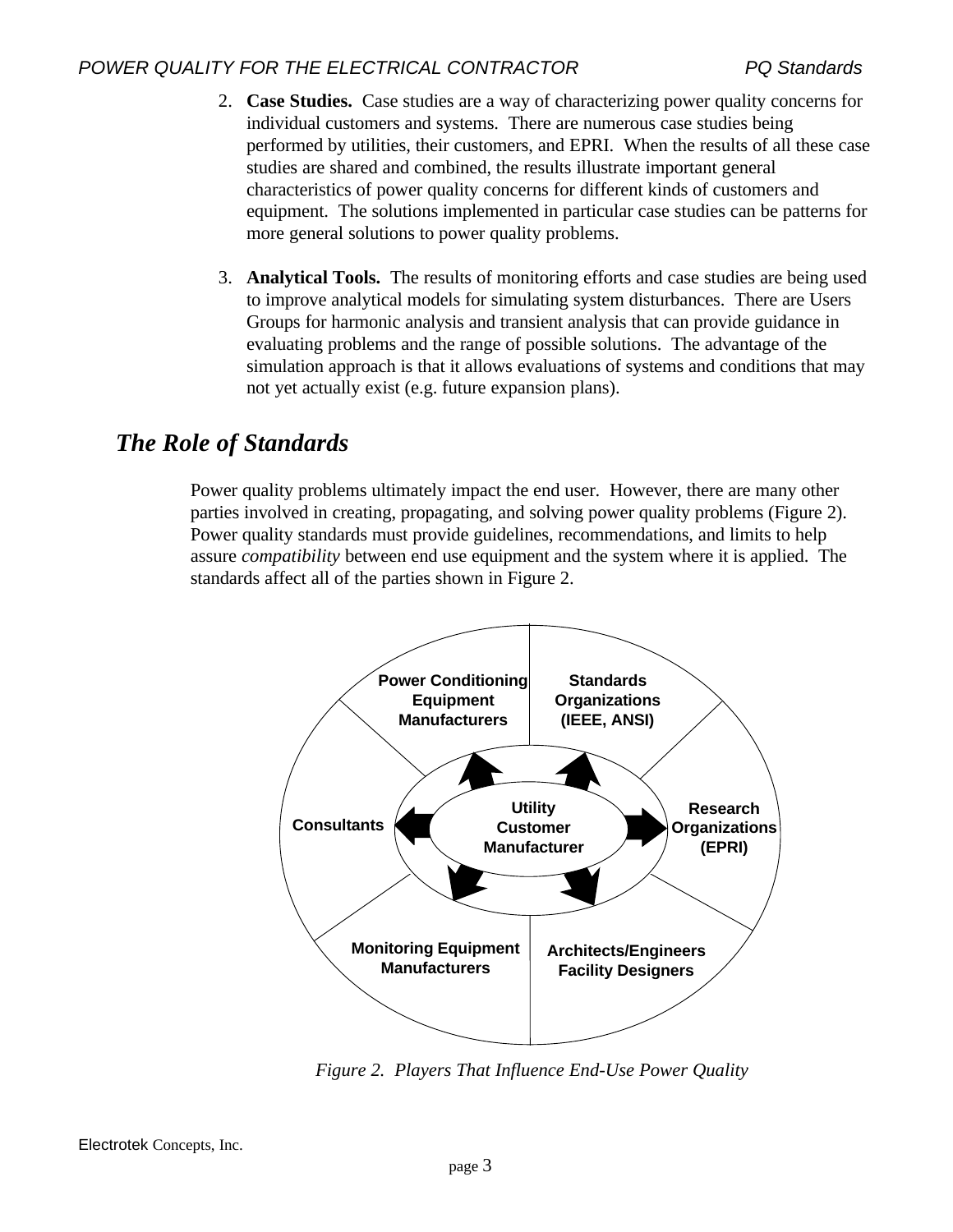There is active interest in this country as well as the rest of the world to establish power quality standards to deal with these problems. The international standards development organization is the *IEC*. The IEC has defined a category of standards called *Electromagnetic Compatibility (EMC) Standards* that deal with power quality issues. They fall into the following six categories:

- 1. **General.** These provide definitions, terminology, etc. (IEC 1000-1-x)
- 2. **Environment.** Characteristics of the environment where equipment will be applied  $(1000-2-x).$
- 3. **Limits.** *Emission* limits define the allowable levels of disturbances that can be caused by equipment connected to the power system. These standards were formerly the IEC 555 series but now are numbered 1000-3-x. For instance, IEC 555-2 has now become IEC 1000-3-2.
- 4. **Testing and Measurement Techniques.** These provide detailed guidelines for measurement equipment and test procedures to assure compliance with the other parts of the standards (1000-4-x).
- 5. **Installation and Mitigation Guidelines.** These are designed to provide guidance in application of equipment, such as filters, power conditioning equipment, surge suppressors, etc., to solve power quality problems (1000-5-x).
- 6. **Generic and Product Standards.** These will define *immunity* levels required for equipment in general categories or for specific types of equipment (1000-6-x).

This is a very impressive breakdown and organization for power quality standards development. Unfortunately, very few of these standards have actually been written and those that have been drafted are controversial. For instance, it took almost ten years to get IEC 1000-2-2 (IEC 555-2) approved and there are still questions about when it will be implemented.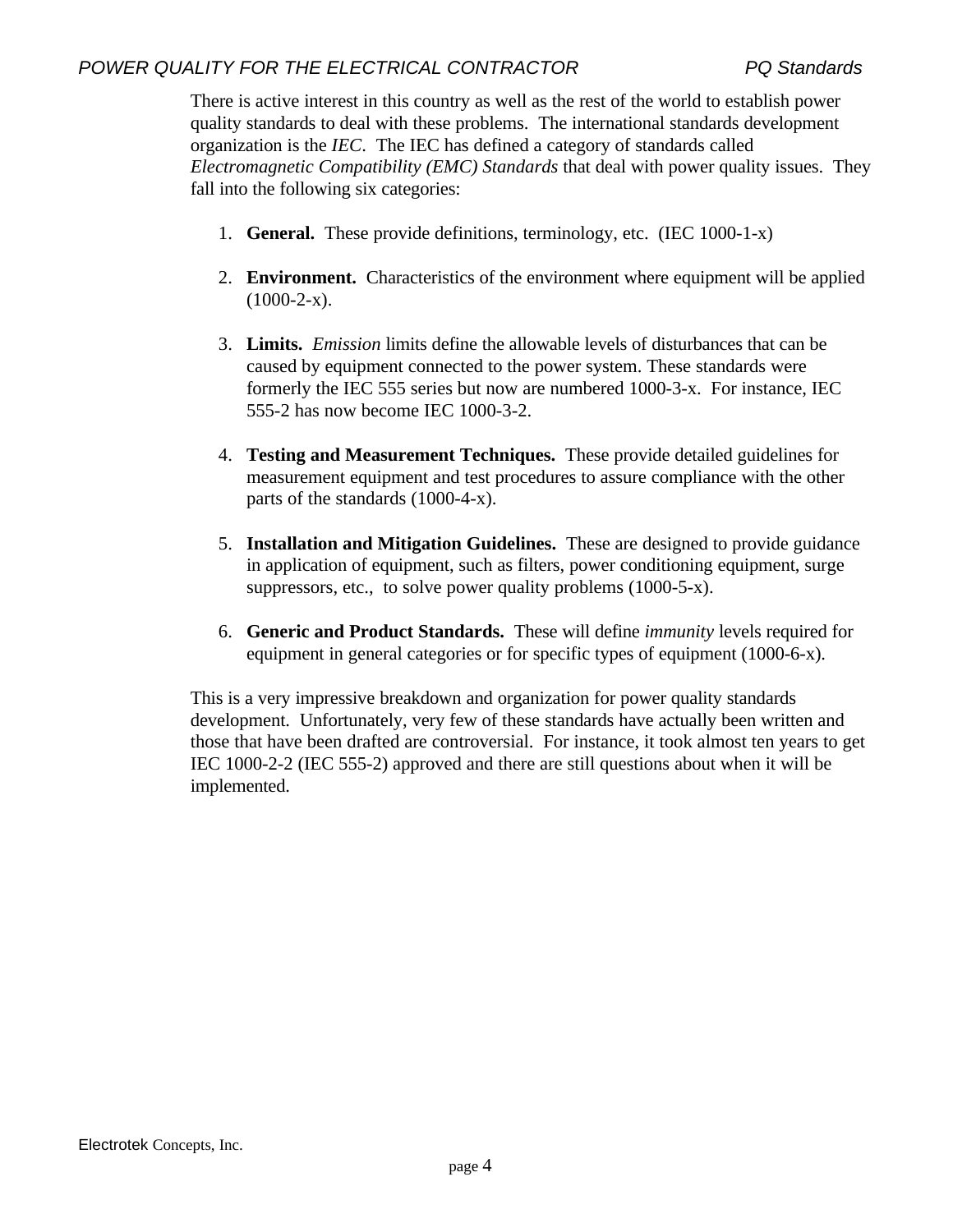

*Figure 3. Some factors affecting Electromagnetic Compatibility*

These IEC standards are generally adopted by the European Community (CENELEC) and become requirements for equipment sold in Europe. Their application in the rest of the world varies and very few of them are adopted outright in the United States.

# *Power Quality Standards in the US*

In the United States, standards are developed by the *IEEE*, *ANSI*, and equipment manufacturer organizations, such as *NEMA*. We also have safety-related standards, like the National Electrical Code. We have very few standards that define requirements for specific equipment. Our standards tend to be more application oriented, like IEEE 519-1992, which provides recommendations to limit harmonic distortion levels on the overall power system.

IEEE has formed a Standards Coordinating Committee (SCC-22) that has the job of coordinating standards activities regarding power quality from all the different organizations doing development. Table 1 provides a listing of existing standards and standards under development related to power quality.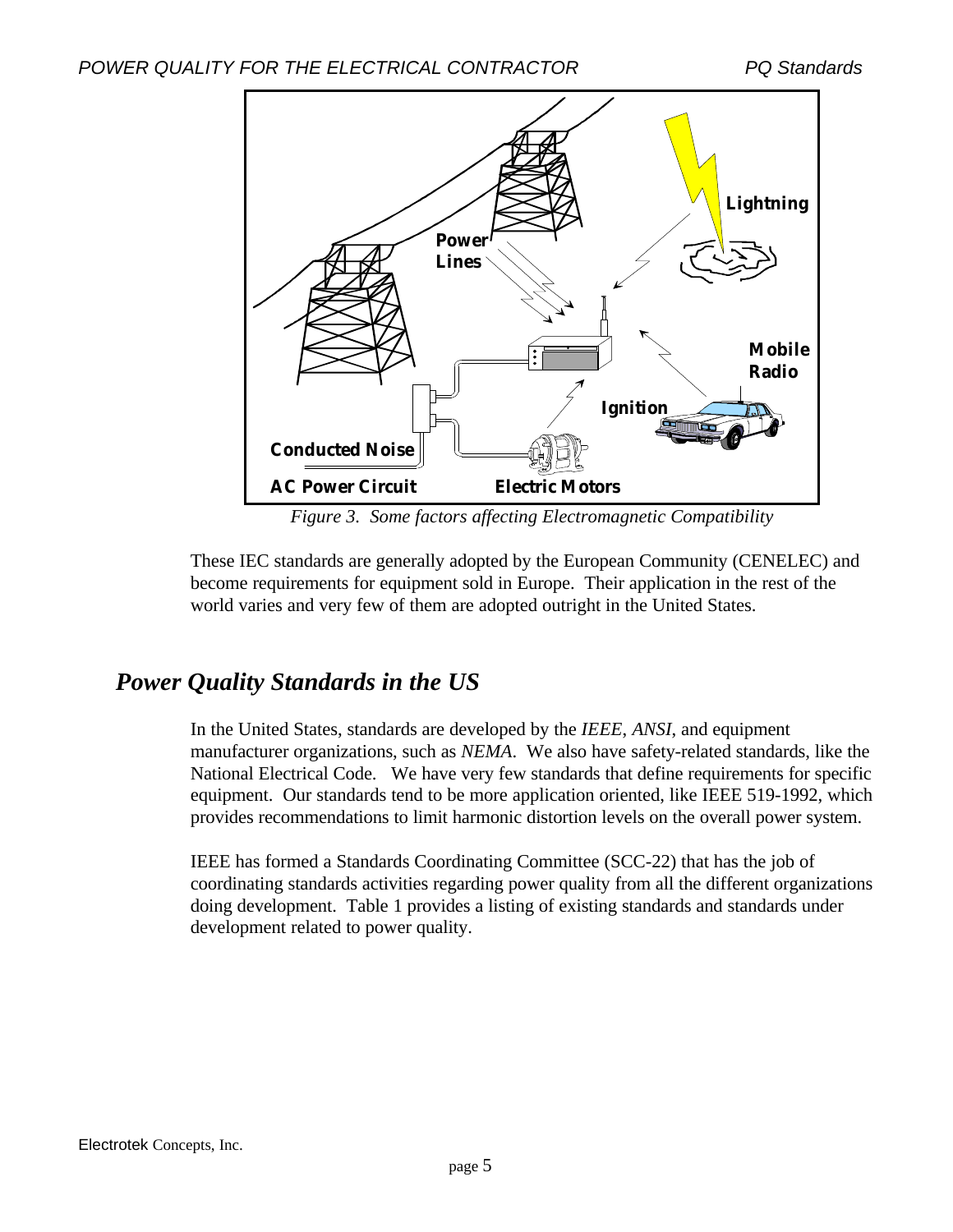| Organization     | Std.                    | гале 1. Евних ој тронат 1 омет Quanty знашназ<br><b>Title/Scope</b> |
|------------------|-------------------------|---------------------------------------------------------------------|
| <b>ANSI/IEEE</b> | 141                     | Industrial Electric Power Systems                                   |
|                  | 142                     | Industrial & Commercial Power System Grounding                      |
|                  | 241                     | <b>Commercial Electric Power Systems</b>                            |
|                  | 242                     | Industrial & Commercial Power System Protection                     |
|                  | 399                     | Industrial & Commercial Power System Analysis                       |
|                  | 446                     | Industrial & Commercial Power System Emergency Power                |
|                  | 493                     | Industrial & Commercial Power System Reliability                    |
|                  | 518                     | Control of Noise in Electronic Controls                             |
|                  | 519                     | Harmonics in Power Systems                                          |
|                  | 602                     | Industrial & Commercial Power Systems in Health Facilities          |
|                  | 739                     | <b>Energy Conservation in Industrial Power Systems</b>              |
|                  | 929                     | Interconnection Practices for Photovoltaic Systems                  |
|                  | 1001                    | Interfacing Dispersed Storage and Generation                        |
|                  | 1035                    | Test Procedures for Interconnecting Static Power Converters         |
|                  | 1050                    | Grounding of Power Station Instrumentation & Control                |
| <b>ANSI</b>      | C62                     | Guides & Standards on Surge Protection                              |
|                  | C84.1                   | Voltage Ratings for Power Systems & Equipment                       |
|                  | $\overline{\text{C37}}$ | Guides and Standards for Relaying & Overcurrent Protection          |
|                  | C57.110                 | Transformer Derating for Supplying Nonlinear Loads                  |
| <b>IEEE</b>      | P487                    | Wire Line Communication Protection in Power Stations                |
|                  | 1100                    | Powering and Grounding Sensitive Equipment                          |
|                  | P1159                   | Monitoring and Definition of Electric Power Quality                 |
|                  | P1250                   | Guide on Equipment Sensitive to Momentary Voltage<br>Disturbances   |
|                  | P1346                   | Guide on Compatibility for ASDs and Process Controllers             |
| <b>NEMA</b>      | <b>UPS</b>              | Uninterruptible Power Supply Specification                          |
| <b>NFPA</b>      | 70                      | <b>National Electric Code</b>                                       |
|                  | 75                      | Protection of Electronic Computer Data Processing Equipment         |
|                  | 78                      | Lightning Protection Code for Buildings                             |
| <b>NIST</b>      | 94                      | <b>Electric Power for ADP Installations</b>                         |
|                  | SP678                   | Overview of Power Quality and Sensitive Electrical Equipment        |
| UL               | 1449                    | Standards for Safety of Transient Voltage Surge Suppressors         |

*Table 1. Listing of Important Power Quality Standards*

There has been a general fear on the part of the utility industry to create any standards that define the level of power quality required of the supply system. This fear is slowly being broken down as utilities realize the need to define the base level of power quality in order to be able to offer any kind of differentiated service for those customers that requ*ire a higher performance level.*

It is worthwhile to look at the current state of standards development related to each important type of power quality problem.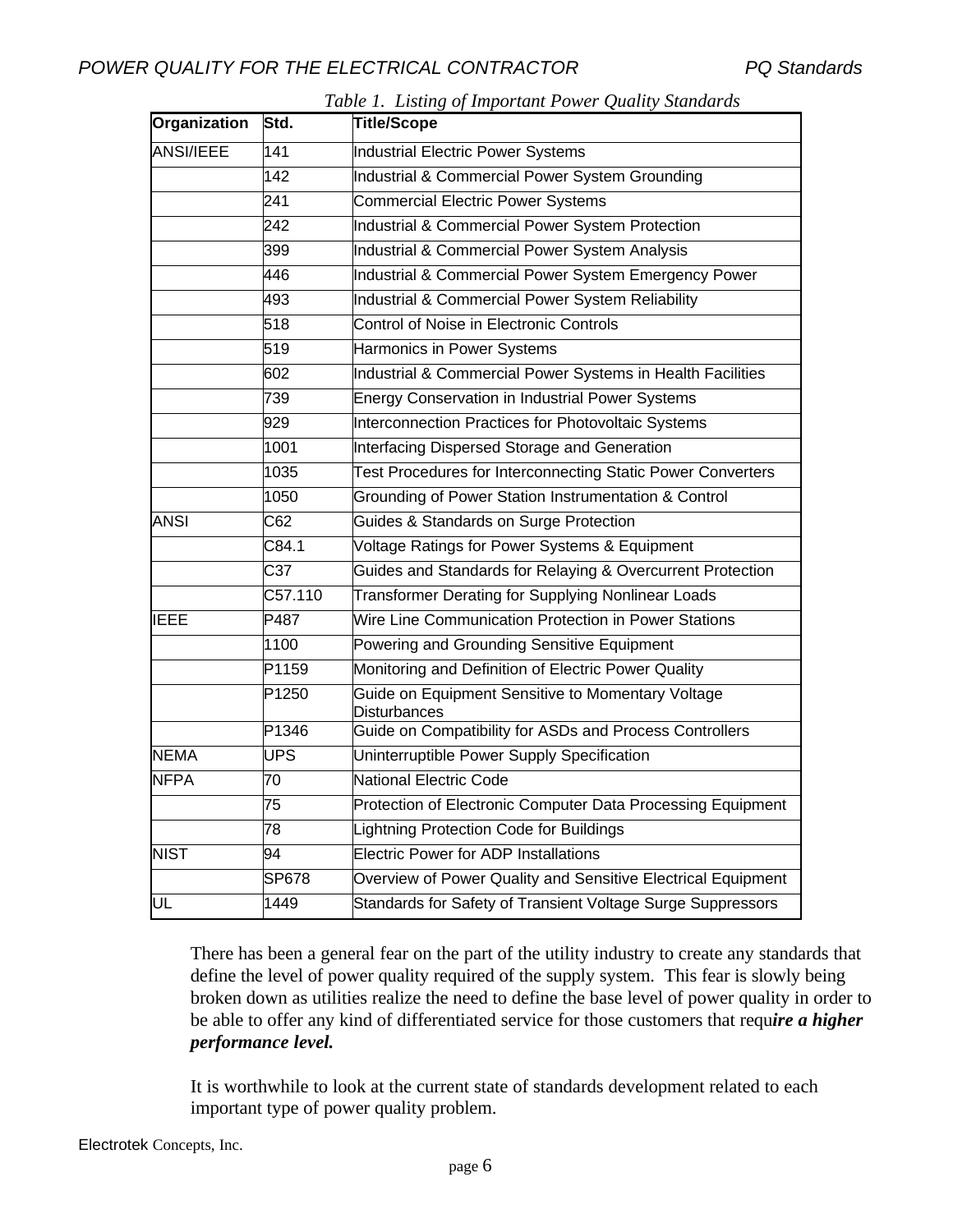# *Standards for Steady State Voltage Regulation and Unbalance*

There is no such thing as steady state on the power system. Loads are continually changing and the power system is continually adjusting to these changes. All of these changes and adjustments result in voltage variations that are referred to as **long duration voltage variations**. These can be **undervoltages** or **overvoltages**, depending on the specific circuit conditions. Characteristics of the steady state voltage are best expressed with long duration profiles and statistics. Important characteristics include the voltage magnitude and **unbalance**. According to the latest draft of IEEE P1159, *IEEE Recommended Practice for Monitoring Power Quality,* long duration variations are considered to be present when the limits are exceeded for greater than 1 minute. Harmonic distortion is also a characteristic of the steady state voltage but this characteristic is treated separately because it does not involve variations in the fundamental frequency component of the voltage.



*Figure 4. Example 24 hour voltage profile illustrating long duration voltage variations.*

Most end use equipment is not very sensitive to these voltage variations, as long as they are within reasonable limits. ANSI C84.1-1989 specifies the steady state voltage tolerances expected on a power system. It recommends that equipment be designed to operate with acceptable performance under extreme steady state conditions of +6% and -13% of nominal 120/240 volt system voltage. Protective devices may operate to remove the equipment from service outside of this range. Figure 5 illustrates the major requirements of the standard. Two ranges of permissible voltages are provided. Range A is for normal conditions. Range B is for short duration or unusual system conditions. The service voltage is the voltage at the end user service entrance. The utilization voltage is the voltage at the actual end use equipment, allowing for voltage drop across facility wiring.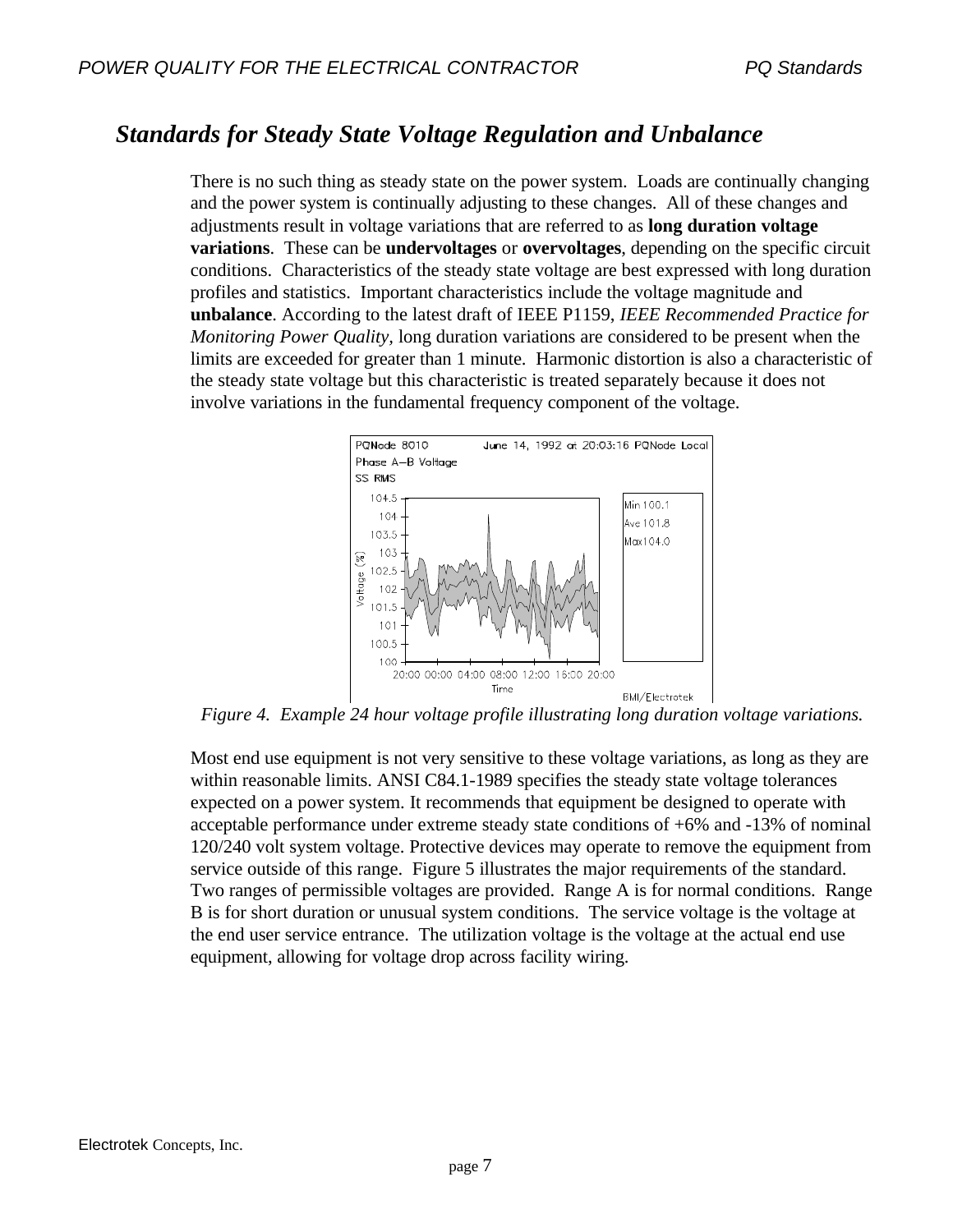

*Figure 5. ANSI C84.1-1989 steady state voltage limits (Notes: (a) these shaded portions do not apply to circuits supplying lighting loads, (b) this shaded portion of the range does not apply to 120-600 volt systems..*

The most recent version of this standard (1989) includes recommended limits for voltage unbalance on the power system. Unbalance is a s*teady state quantity defined as the maximum deviation from the average of the three phase voltages or currents, divided by the average of the three phase voltages or currents, expressed in percent.* Unbalance can also be quantified using symmetrical components. The ratio of the negative sequence component to the positive sequence component is used to specify the percent unbalance.

The primary source of voltage unbalance less than two percent is unbalanced single phase loads on a three-phase circuit. Voltage unbalance can also be the result of capacitor bank anomalies, such as a blown fuse on one phase of a three-phase bank. Severe voltage unbalance (greater than 5%) can result from single-phasing conditions.

Voltage unbalance is most important for three phase motor loads. ANSI C84.1-1989 recommends that the maximum voltage unbalance measured at the meter under no load conditions should be 3%. Unbalance greater than this can result in significant motor heating and failure if there are not unbalance protection circuits to protect the motor.

Electrotek Concepts, Inc.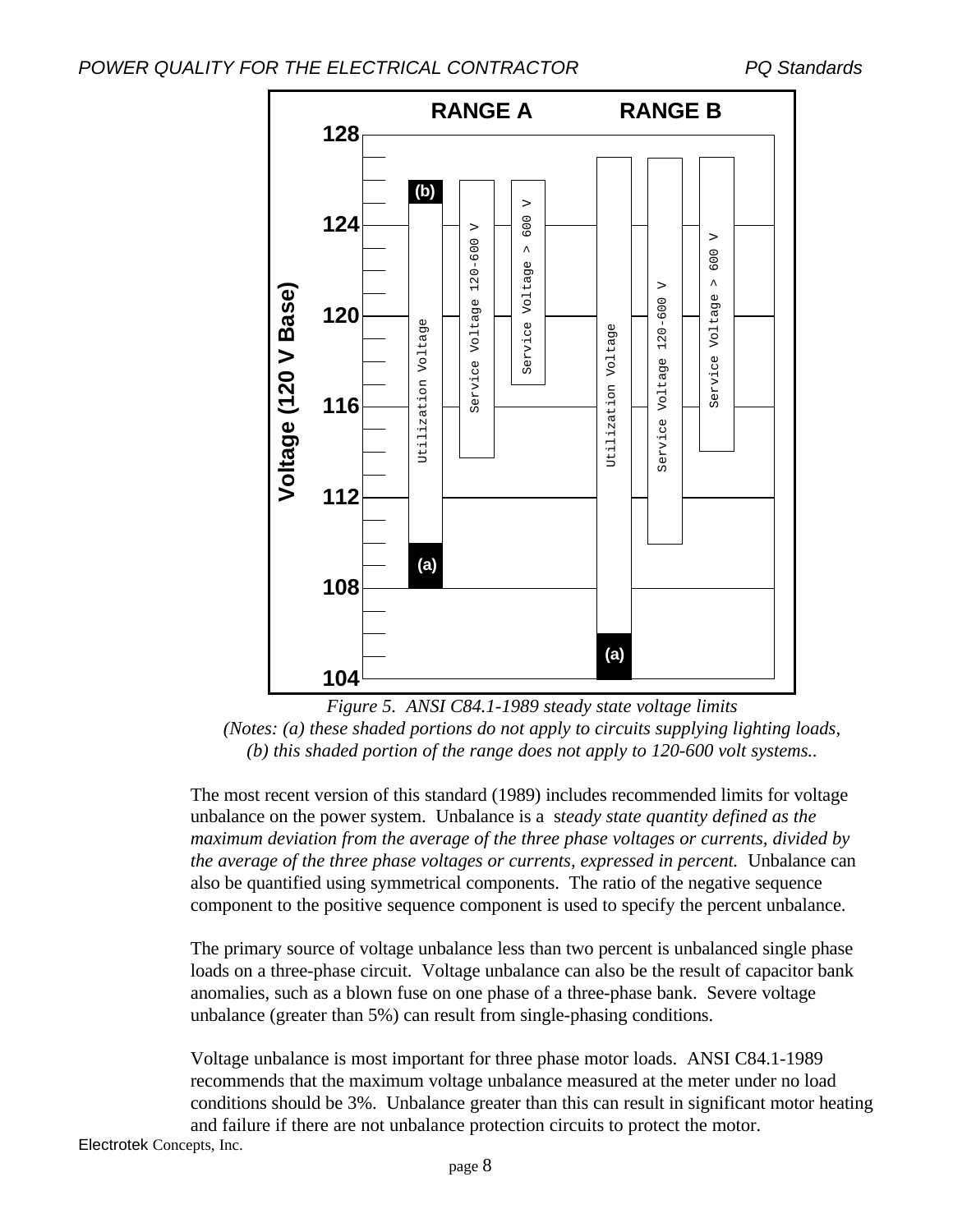# *Standards for Harmonics*

Harmonic distortion of the voltage and current results from the operation of nonlinear loads and devices on the power system. The nonlinear loads that cause harmonics can often be represented as current sources of harmonics. The system voltage appears stiff to individual loads and the loads draw distorted current waveforms. Table 2 illustrates some example current waveforms for different types of nonlinear loads. The weighting factors indicated in the table are being proposed in the *Guide for Applying Harmonic Limits on the Power System (Draft 2)* for preliminary evaluation of harmonic producing loads in a facility.





Harmonic voltage distortion results from the interaction of these harmonic currents with the system impedance. The harmonic standard, *IEEE 519-1992, IEEE Recommended Practices and Requirements for Harmonic Control in Electrical Power Systems, has* proposed two way responsibility for controlling harmonic levels on the power system. End users must limit the harmonic currents injected onto the power system. The power supplier will control the harmonic voltage distortion by making sure system resonant conditions do not cause excessive magnification of the harmonic levels.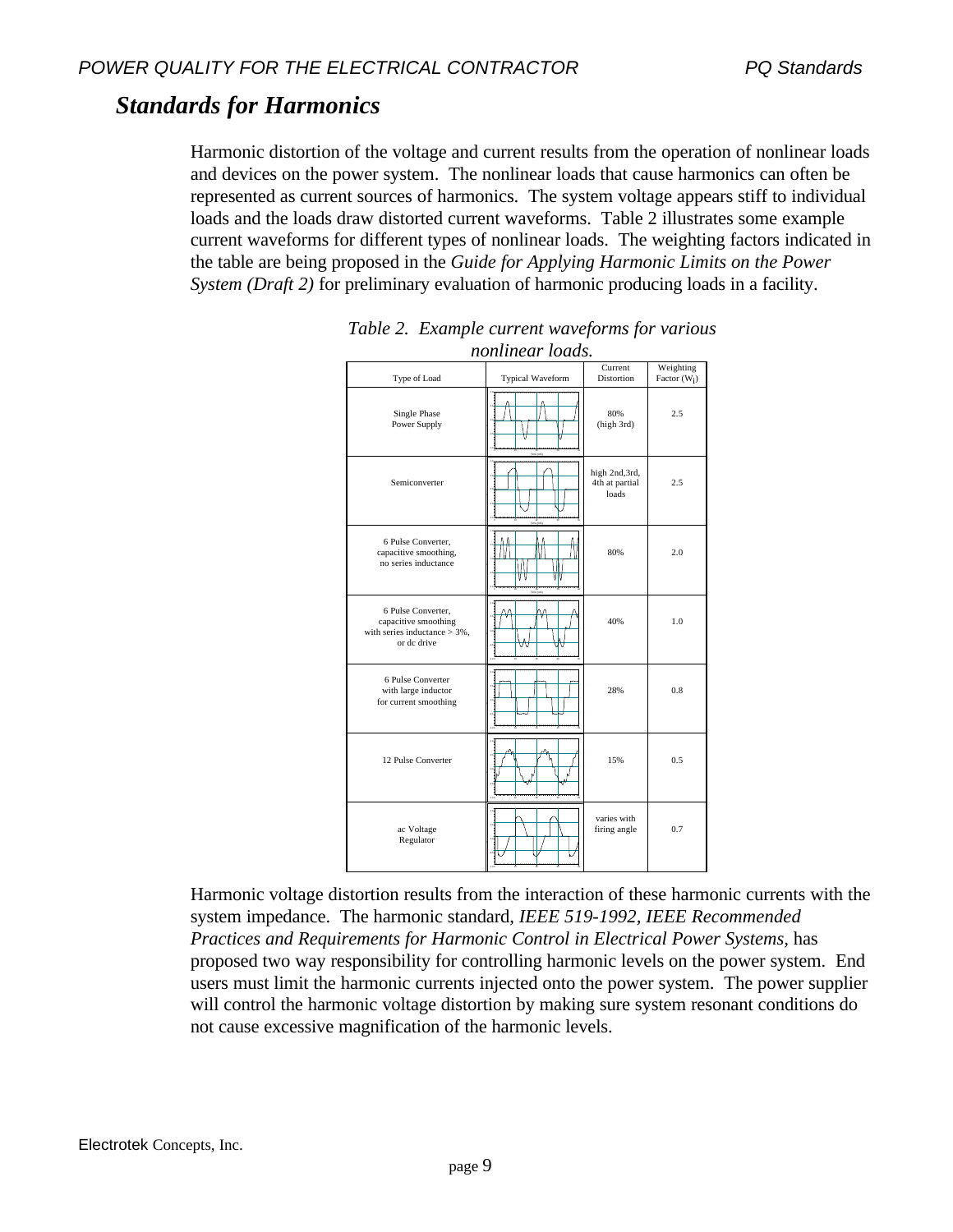Harmonic distortion levels can be characterized by the complete harmonic spectrum with magnitudes and phase angles of each individual harmonic component. It is also common to use a single quantity, the *Total Harmonic Distortion,* as a measure of the magnitude of harmonic distortion. For currents, the distortion values must be referred to a constant base (e.g. the rated load current or demand current) rather than the fundamental component. This provides a constant reference while the fundamental can vary over a wide range.

Harmonic evaluations are often going to involve a combination of measurements and analysis (possibly simulations). It is important to understand that harmonics are a continuous phenomena, rather than a disturbance (like a transient). Because harmonics are continuous, they are best characterized by measurements over time so that the time variations (Figure 6) and the statistical characteristics (Figure 7) can be determined. These characteristics describing the harmonic variations over time should be determined along with snapshots of the actual waveforms and harmonic spectrums at particular operating points.



*Figure 6. Harmonic variations with time.*



*Figure 7. Statistical representation of harmonic variations with time.*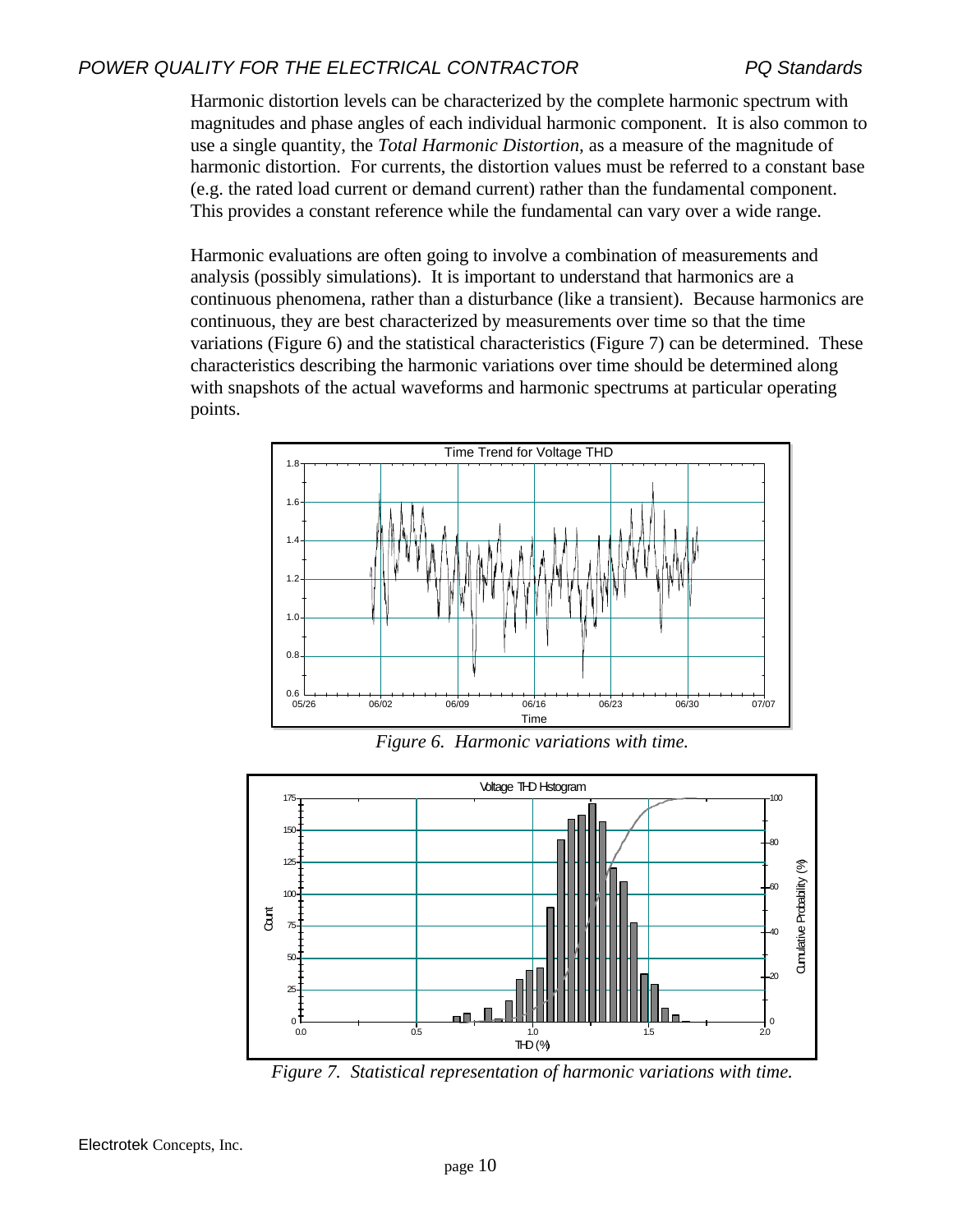### *Harmonic Evaluations on the Utility System*

Harmonic evaluations on the utility system involve procedures to make sure that the quality of the voltage supplied to all customers is acceptable. IEEE 519-1992 provides guidelines for acceptable levels of voltage distortion on the utility system (Table 3). Note that recommended limits are provided for the maximum individual harmonic component and for the Total Harmonic Distortion (THD).

| <b>Bus Voltage</b> | <b>Maximum Individual</b><br>Harmonic Component (%) | <b>Maximum</b><br>THD $(\% )$ |  |
|--------------------|-----------------------------------------------------|-------------------------------|--|
| 69 kV and below    | $3.0\%$                                             | $5.0\%$                       |  |
| 115 kV to 161 kV   | $1.5\%$                                             | 2.5%                          |  |
| Above 161 kV       | $1.0\%$                                             | 1.5%                          |  |

*Table 3. Recommended Voltage Distortion Limits for General Systems.*

These voltage distortion limits apply at the *point of common coupling*, which will be on the medium voltage system for most industrial and commercial customers (Figure 8). This allows for higher voltage distortion levels within the customer facility. Most end use equipment is not affected by voltage distortion levels below 8%. In fact, the *compatibility level* for voltage distortion on LV and MV systems specified in IEC 1000-2-2 is 8% (this is the voltage distortion level that should be exceeded less than 5% of the time).

### *Harmonic Evaluations for End Use Facilities*

Most harmonic problems occur at the end user level, rather than on the utility supply system. Most nonlinear devices are located within end user facilities and the highest voltage distortion levels occur close to the sources of harmonics. The most significant problems occur when an end user has nonlinear loads and also has power factor correction capacitors that result in resonance conditions.

IEEE 519-1992 was developed to evaluate harmonic voltages and currents at a *point of common coupling (pcc)* between the end user and the utility supply system. The PCC is the location where another customer can be served from the system. The standard allows for the same procedure to be applied by the customer at other locations within a facility but different current limit values could apply in these cases.

The PCC can be located at either the primary or the secondary of a supply transformer depending on whether or not multiple customers are supplied from the transformer (Figure 8). The harmonic current limits for the PCC are summarized in Table 4.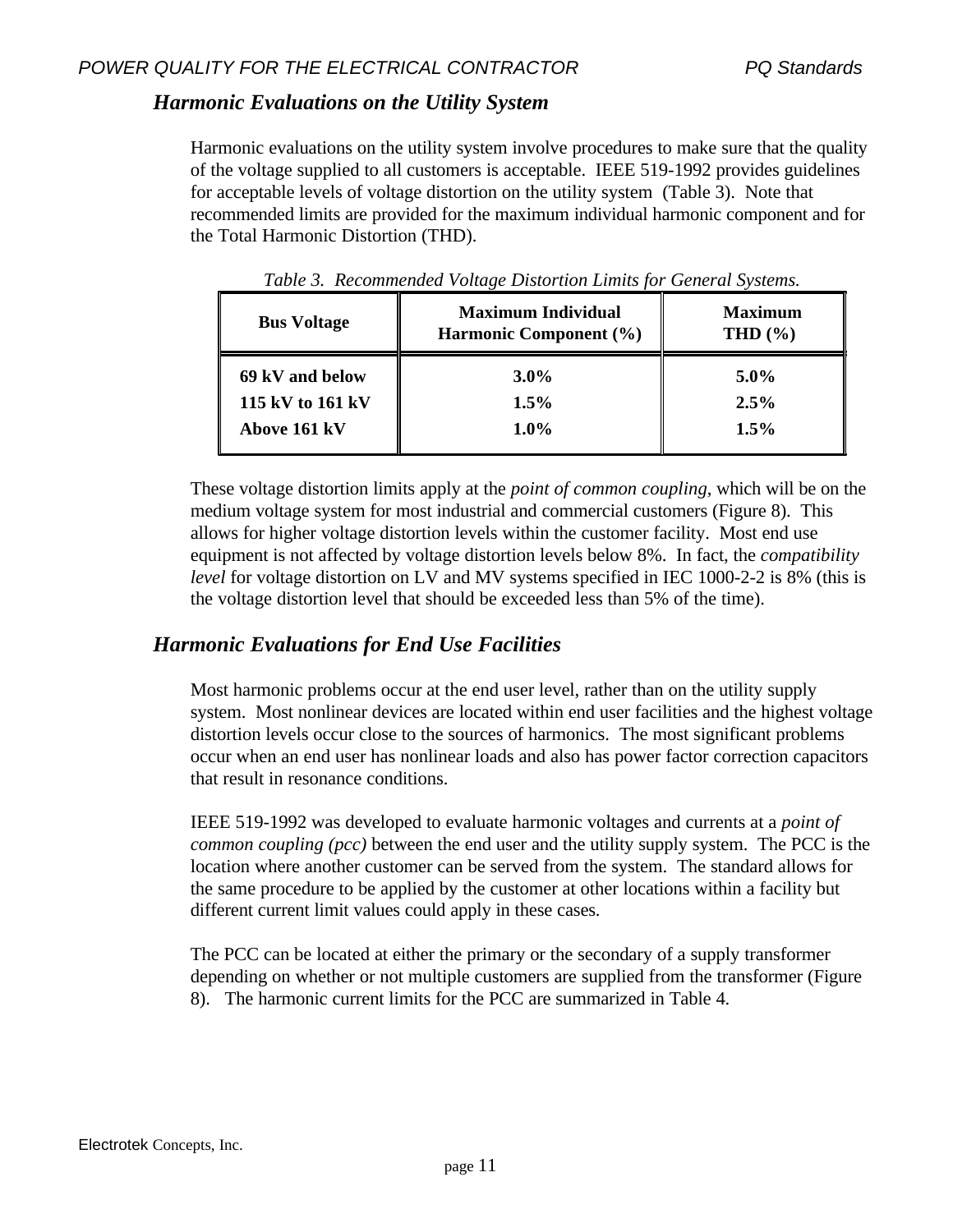

*Figure 8. Selection of the PCC where other customers can be supplied.*

Using this approach, harmonic limits for individual loads are not specified. The limits for an individual load, such an adjustable speed drive, depend on the impact of that load on the harmonic levels for the whole facility. This is different from the approach taken in IEC 1000-3-2 (formerly IEC 555-2) where limits for individual loads less than 16 Amps are specified. The IEEE 519 approach provides more flexibility in identifying the most economical location to limit the harmonics.

*Table 4. Harmonic Current Limits for Individual End Users from IEEE 519-1992.*

| $v \leq 69kV$    |                      |                 |                 |                 |             |            |  |
|------------------|----------------------|-----------------|-----------------|-----------------|-------------|------------|--|
| $I_{sc}$ / $I_L$ | h < 11               | $11 \le h < 17$ | $17 \le h < 23$ | $23 \le h < 35$ | $35 \leq h$ | <b>TDD</b> |  |
| $<$ 20           | 4.0                  | 2.0             | 1.5             | 0.6             | 0.3         | 5.0        |  |
| $20 - 50$        | 7.0                  | 3.5             | 2.5             | 1.0             | 0.5         | 8.0        |  |
| 50-100           | 10.0                 | 4.5             | 4.0             | 1.5             | 0.7         | 12.0       |  |
| 100-1000         | 12.0                 | 5.5             | 5.0             | 2.0             | 1.0         | 15.0       |  |
| >1000            | 15.0                 | 7.0             | 6.0             | 2.5             | 1.4         | 20.0       |  |
|                  | $69kV < v \le 161kV$ |                 |                 |                 |             |            |  |
| ${<}20*$         | 2.0                  | 1.0             | 0.75            | 0.3             | 0.15        | 2.5        |  |
| $20 - 50$        | 3.5                  | 1.75            | 1.25            | 0.5             | 0.25        | 4.0        |  |
| 50-100           | 5.0                  | 2.25            | 2.0             | 1.25            | 0.35        | 6.0        |  |
| 100-1000         | 6.0                  | 2.75            | 2.5             | 1.0             | 0.5         | 7.5        |  |
| >1000            | 7.5                  | 3.5             | 3.0             | 1.25            | 0.7         | 10.0       |  |
| v > 161kV        |                      |                 |                 |                 |             |            |  |
| < 50             | 2.0                  | 1.0             | 0.75            | 0.3             | 0.15        | 2.5        |  |
| $\geq 50$        | 3.5                  | 1.75            | 1.25            | 0.5             | 0.25        | 4.0        |  |

**HARMONIC CURRENT DISTORTION LIMITS IN % OF I<sup>L</sup>**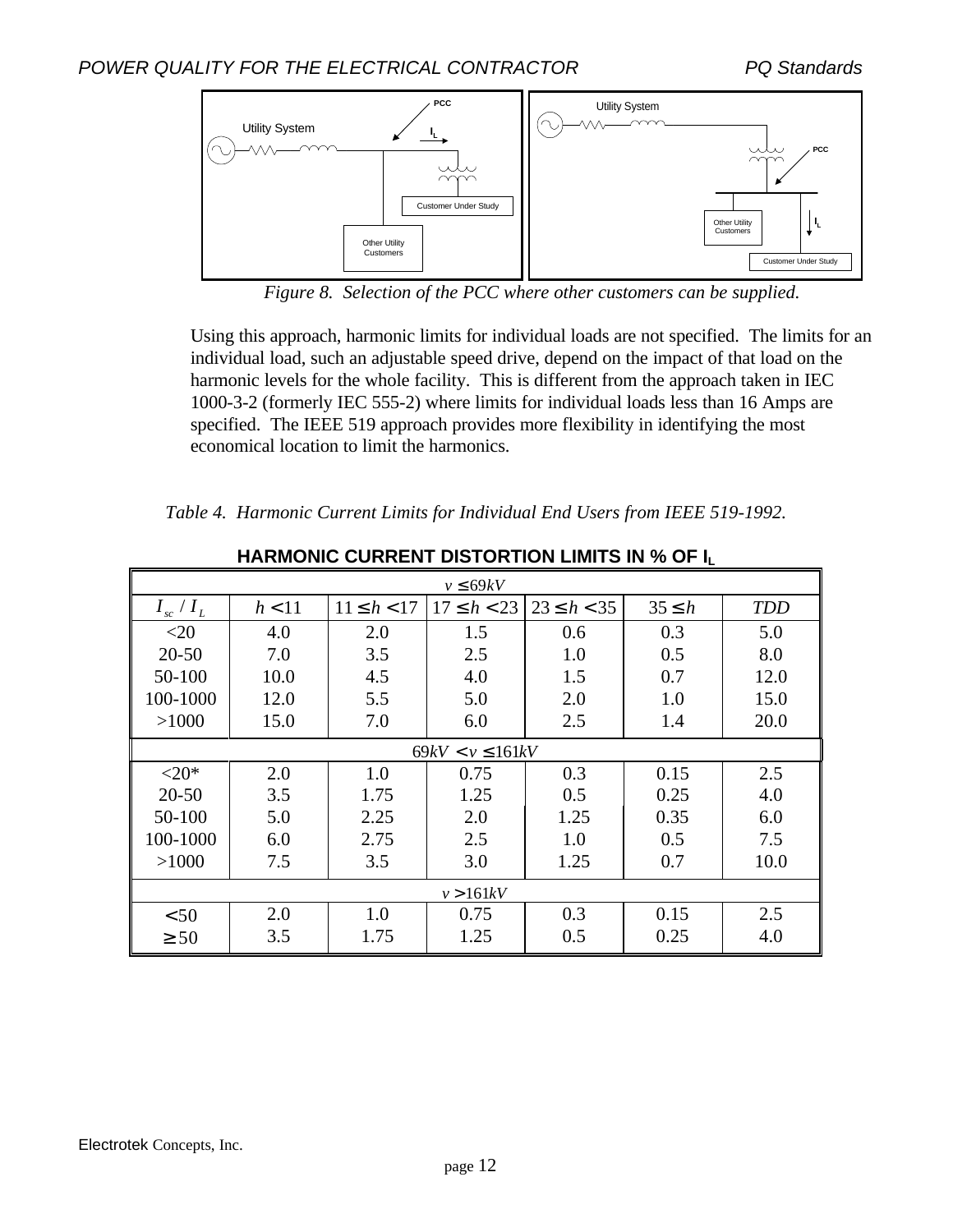Notes to current distortion limits:

 $I_{SC}$  is the short circuit current at the point of common coupling.

 $I<sub>I</sub>$  is the maximum demand load current (fundamental frequency component) at the point of common coupling. It can be calculated as the average of the maximum monthly demand currents for the previous 12 months or it may have to be estimated.

\* All power generation equipment applications are limited to these values of current distortion regardless of the actual short circuit ratio  $I_{\rm{SC}}/I_{\rm{L}}$ .

The tables of individual harmonic component limits apply to the odd harmonic components.

Even harmonic components are limited to 25% of the limits in the tables.

Current distortion which results in a dc offset is not allowed.

Total Demand Distortion (*TDD*) is defined as:

$$
TDD = \frac{\sqrt{\sum_{n=2}^{\infty} I_n^2}}{I_L} \times 100\%
$$

where:

 $I_n$  = magnitude of individual harmonic components (rms amps)

 $n = harmonic order$ 

 $I<sub>L</sub>$  = maximum demand load current (rms amps) defined above

If the harmonic producing loads consist of power converters with pulse number (*q*) higher than six, the limits indicated in the table are increased by a factor equal to

$$
\sqrt{\frac{q}{6}}
$$

provided that the magnitudes of the noncharacteristic harmonics are less than 25% of the limits specified in the table.

### *Evaluating Impacts of Harmonic Currents on Transformer Heating*

Transformer heating is one of the primary concerns associated with harmonic current distortion levels in a facility. ANSI/IEEE Standard C57 series states that a transformer can only be expected to carry its rated current if the current distortion is less than 5%. If the current distortion exceeds this value, then some amount of derating is required. ANSI/IEEE Standard C57.110 provides calculation procedures that can be used to evaluate the required derating as a function of the expected current harmonic spectrum and the transformer design. The primary cause of the concern is that the transformers can be overheated by distorted load currents that cause higher eddy current losses inside the transformer than were anticipated by the designer.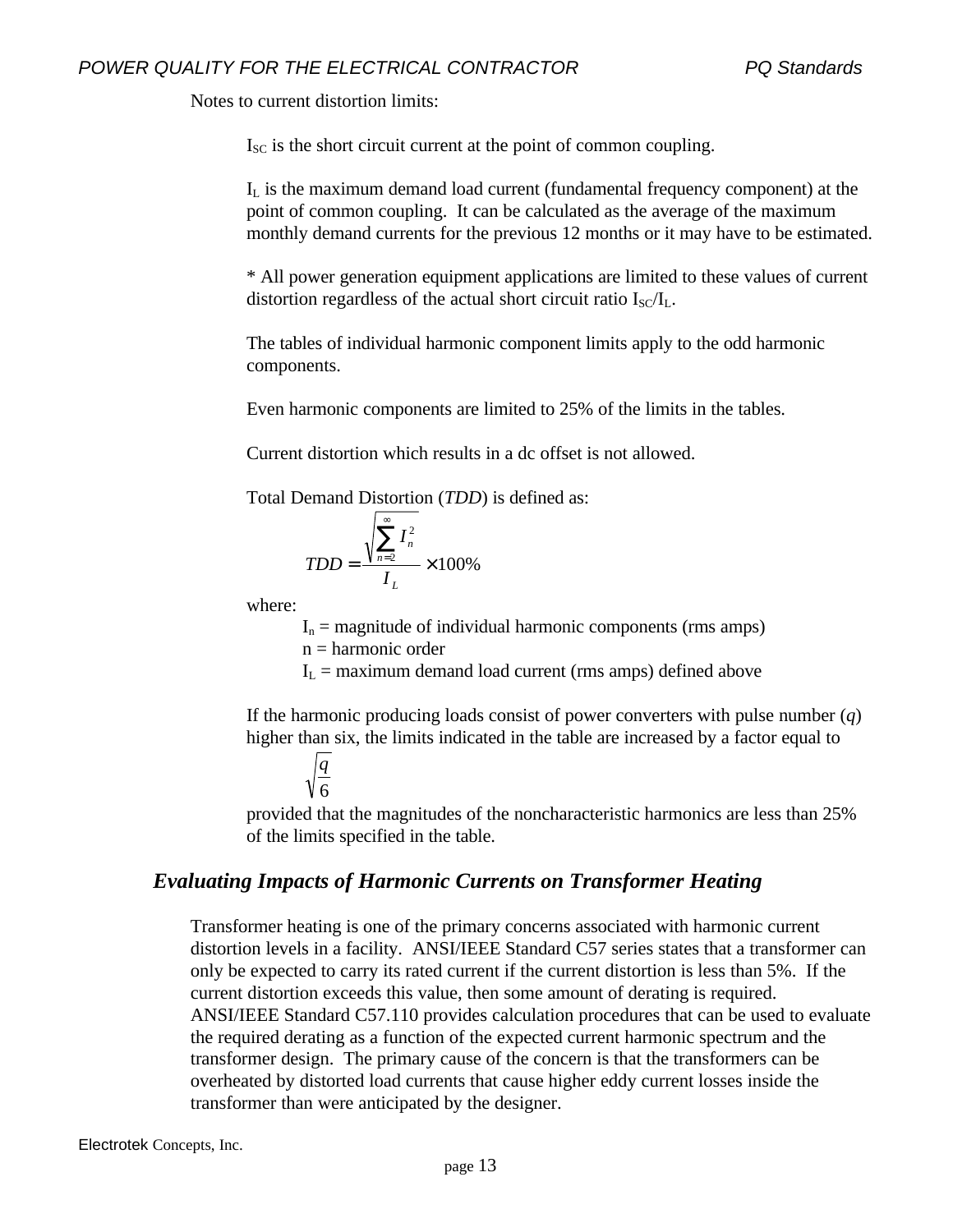The required transformer derating is calculated based on the additional heating that can be expected for a specific harmonic current spectrum and the eddy current loss factor for the transformer. The derating is expressed as the per unit value of a particular distorted current that will cause the same heating as the rated sinusoidal current.

It has become popular to express this derating in terms of the *k-factor* of the load current waveform that the transformer must supply. It is possible to buy transformers with a kfactor rating that can be used without derating for current waveforms that have k-factors up to the k-factor rating of the transformer.

$$
I_{rms(derated)} = \sqrt{\sum I_{h}^{2}} = \sqrt{\frac{1+P_{EC-R}}{1+K*P_{EC-R}}}(pu)
$$

where:

$$
K = \frac{\sum (I_h^2 * h^2)}{\sum I_h^2}
$$
 (k-factor)

 $P_{\text{EC-R}}$  = eddy current loss factor

 $h =$  harmonic number

 $I_h$  = harmonic current

The most common application where transformer derating for harmonics is needed involves a 480/208 volt stepdown transformer where a significant percentage of the load is single phase electronic equipment (e.g. PCs). A typical current waveform, k-factor, and transformer derating as a function of the transformer eddy current loss factor is given in Figure 11.



*Figure 11. Transformer derating for supplying single phase electronic loads as a function of the transformer eddy current loss factor.*

Electrotek Concepts, Inc.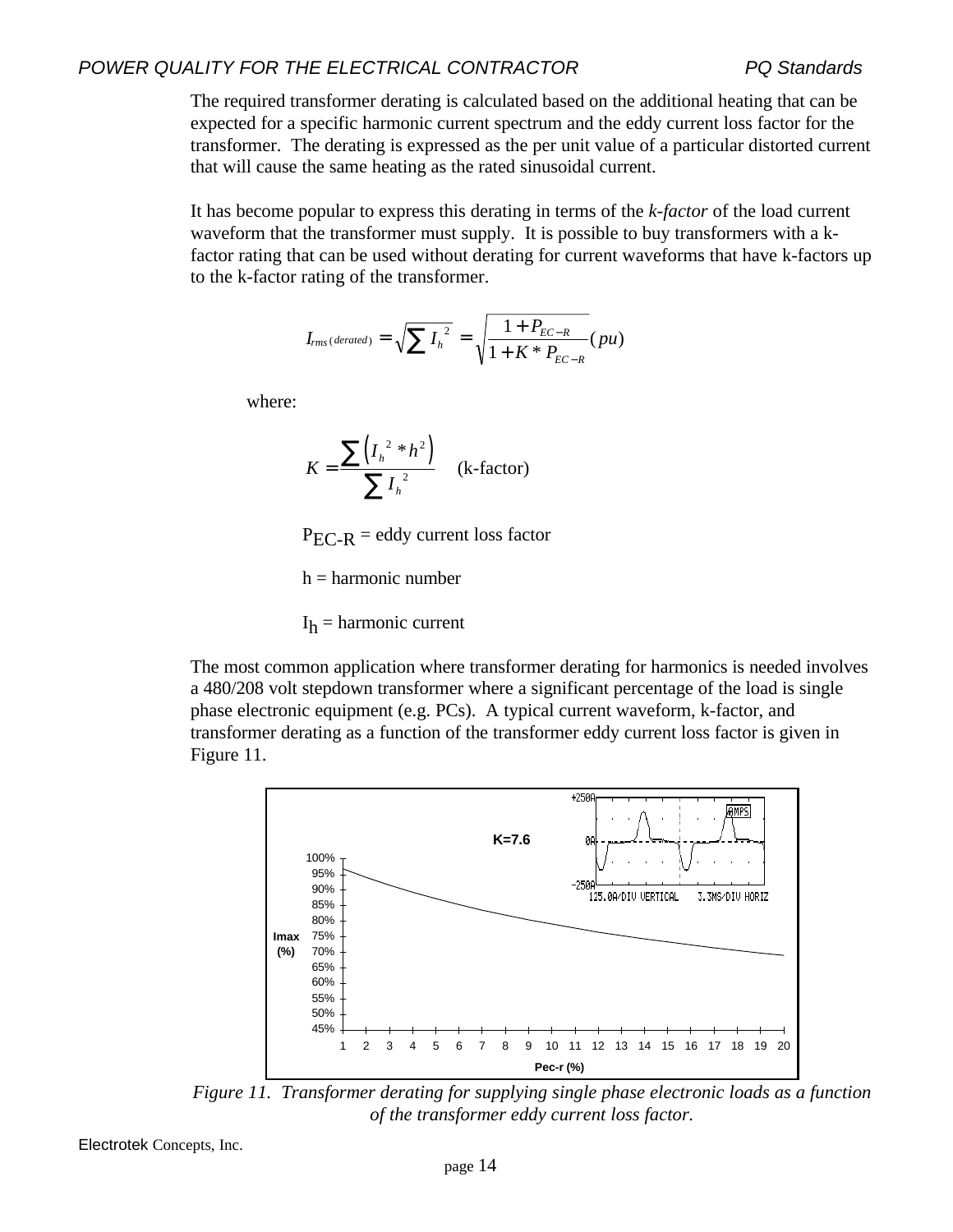### *Evaluating Neutral Conductor Loading due to Harmonics*

Single phase nonlinear loads can have significant harmonic components at triplen frequencies (3, 9, 15, etc.). When these loads are combined in a three phase circuit, the triplen harmonics show up as zero sequence components. That means they add in the neutral. If there are 10 amps of third harmonic on each phase in the three phase circuit, the neutral current will include 30 amps of third harmonic. For this reason, neutral currents in 120/208 circuits in many commercial buildings are actually higher than the phase currents. The neutral currents are dominated by third harmonic components from single phase electronic loads, like PCs. They can be as high as 173% of the rms phase currents (Figure 12 is an example of measured waveforms illustrating this condition). Neutral currents can also be a concern on distribution systems that supply single phase customers or three phase customers with wye-grounded/wyegrounded transformers.

Unfortunately, there are no standards limiting the harmonics from these single phase loads (IEC 1000-3-2 provides limits for the European Community) and there are no requirements that the neutral conductors in these facilities be made larger to handle the higher current magnitudes. This is a problem that the building designer and facility electrical engineer must be aware of to make sure that neutral circuits are not overloaded.



*Figure 12. Phase currents and neutral current for a circuit dominated by single phase electronic loads.*

# *Standards for Voltage Fluctuations (Flicker)*

Voltage fluctuations are systematic variations of the voltage envelope or a series of random voltage changes, the magnitude of which does not normally exceed the voltage ranges specified by ANSI C84.1. These fluctuations are often referred to as *flicker.* They are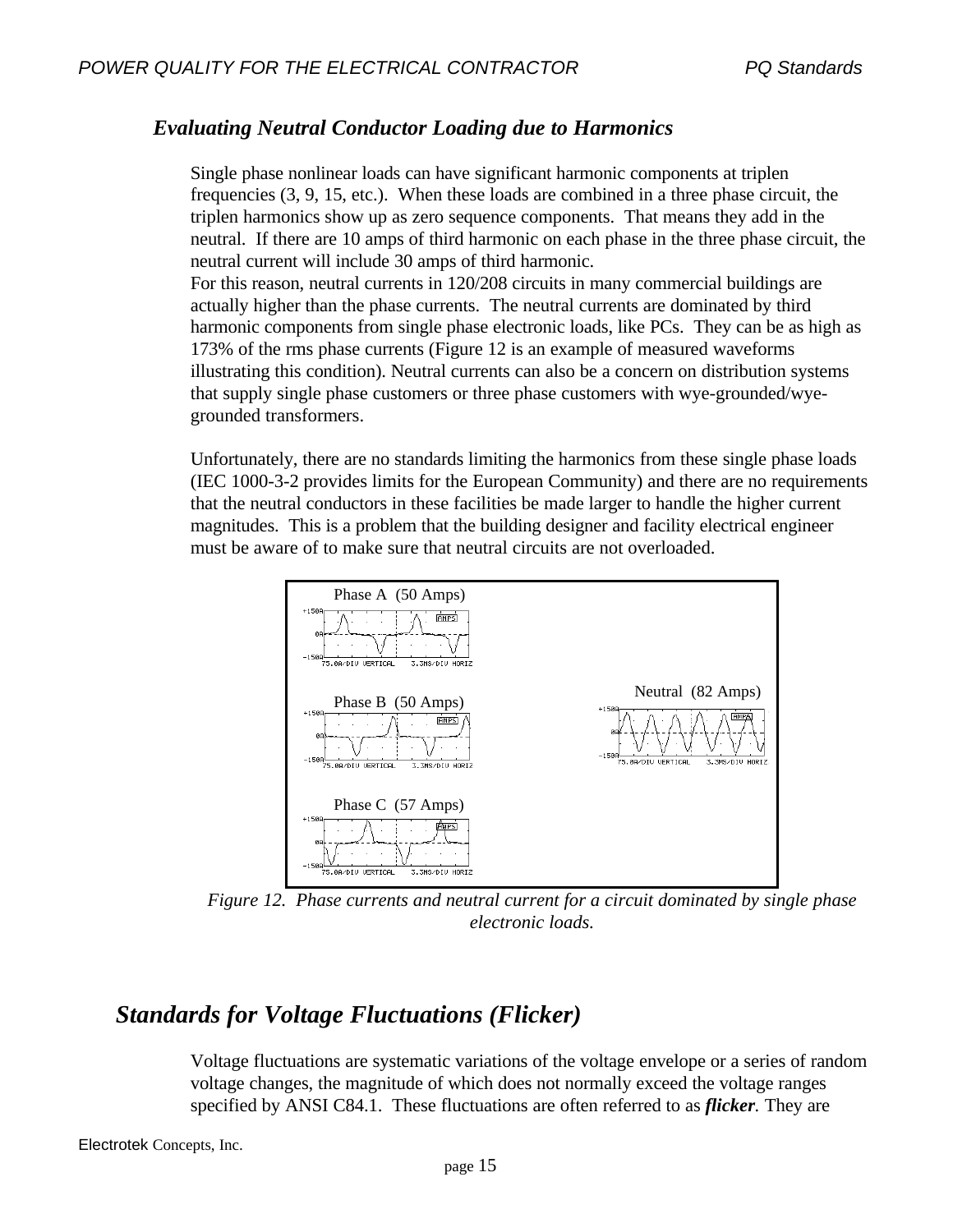characterized by the magnitude of the voltage changes and the frequency with which they occur. A plot of the rms voltage magnitude vs. time can be used to illustrate the variations.

The most important impact of these fluctuations is that they cause variations in the light output of various lighting sources. Sensitivity curves have been developed for incandescent lighting that show how the voltage fluctuations can cause unacceptable variations in the light output (Figure 13), but there is no one curve that is universally applied as a standard. In a survey of electric utility practices, it was found that the GE flicker curve published in 1951 is the most popular curve used to apply limits.



*Figure 13. Flicker sensitivity curve.*

In the IEC standards, a much more rigorous approach is used for flicker evaluations. IEC 868 provides a detailed specification for the flickermeter which must be used to characterize flicker levels. This instrument provides an output which is per unitized to 1.0 for the level of flicker that should be noticeable with a 40 Watt bulb on a 220 volt supply. Unfortunately, light bulbs on 120 volt systems behave differently (larger filaments) so the output of the flickermeter must be adjusted for use in this country. IEC 1000-3-3 (formerly IEC 555-3) also provides limits for individual appliances in terms of the voltage fluctuations that can be caused.

Voltage fluctuations are caused by changing load characteristics. Arc furnaces, motor starting, sawmills, and arc welding are typical sources of voltage fluctuations. Controlling the fluctuations can be very difficult. Some of these loads, such as arc furnaces, are continually varying at a rate that requires compensation with very fast response. This can be accomplished with continuously varying compensation, such as a static var system. Other power electronics-based technologies with real time control (active series voltage regulator) are under development.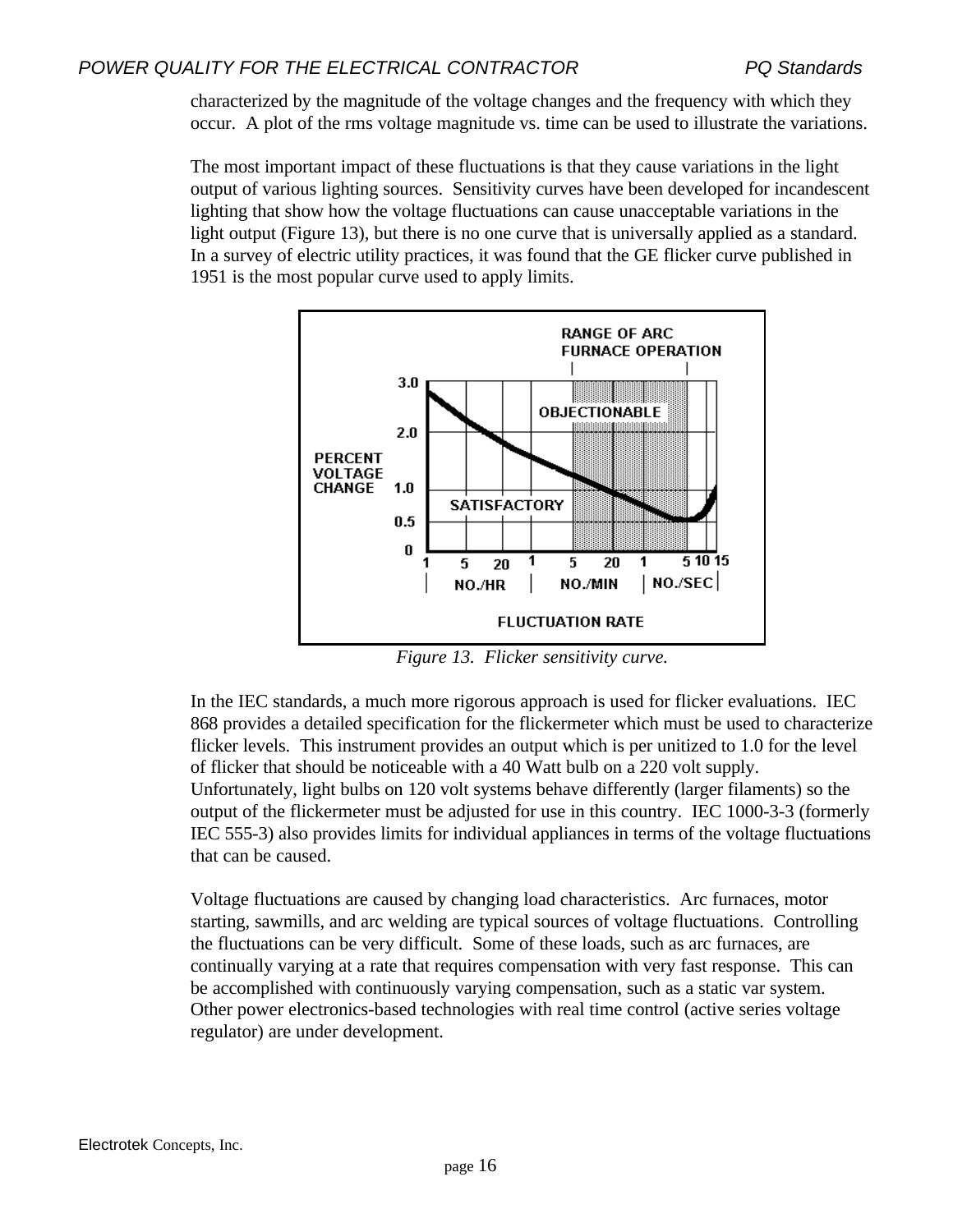# *Standards for Voltage Sags and Interruptions*

Voltage sags fall in the category of short duration voltage variations. According to IEEE P1159 and IEC definitions, these include variations in the fundamental frequency voltage that last less than one minute. These variations are best characterized by plots of the **rms voltage** vs time (Figure 14) but it is often sufficient to describe them by a voltage magnitude and a duration that the voltage is outside of specified thresholds. It is usually not necessary to have detailed waveform plots since the rms voltage magnitude is of primary interest. The voltage variations can be a momentary low voltage (**voltage sag**), high voltage (**voltage swell**), or loss of voltage (**interruption**).

Voltage sags are typically caused by a fault somewhere on the power system. The voltage sag occurs over a significant area while the fault is actually on the system. As soon as a fault is cleared by a protective device, voltage returns to normal on most parts of the system, except the specific line or section that is actually faulted. The typical duration for a transmission system fault is about six cycles. Distribution system faults can have significantly longer durations, depending on the protection philosophy. The voltage magnitude during the fault will depend on the distance from the fault, the type of fault, and the system characteristics.



*Figure 14. Voltage sag that could cause equipment misoperation. It is caused by a remote transmission line fault condition on the power system*

### *Characterizing equipment sensitivity to voltage sags*

Voltage sags are the most important power quality variation affecting many types of industrial customers. As industrial processes have become more automated, the equipment has become increasingly sensitive to these momentary undervoltages. If a single piece of equipment in the process is affected by the voltage sag, the entire process can be interrupted.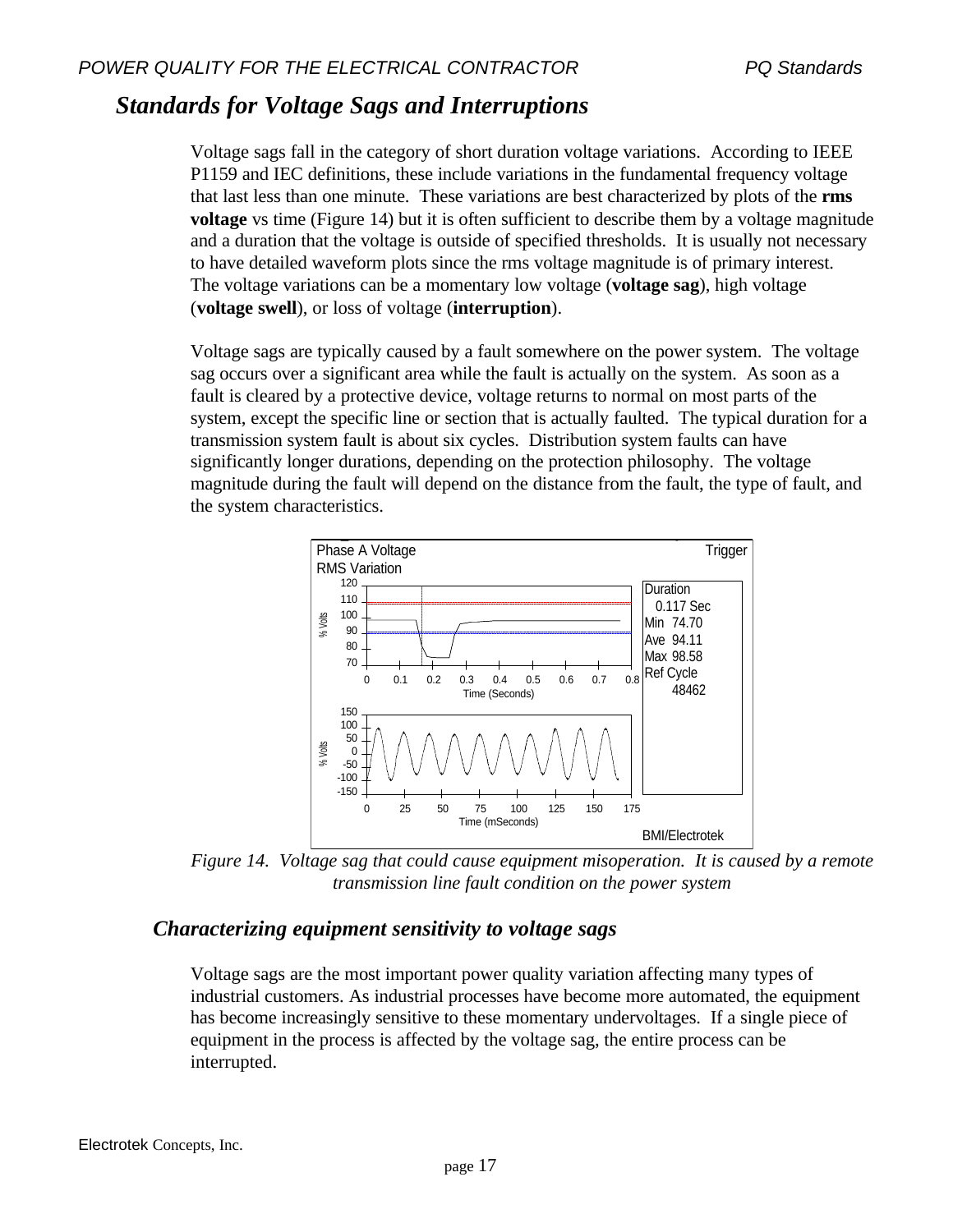Since we characterize the voltage sags with a magnitude and duration, it is useful to describe equipment sensitivity in the same manner. This is done with a magnitude/duration plot (Figure 15). The Computer and Business Electronics Manufacturers Association (CBEMA) was the first to use this concept to describe equipment sensitivity. They came up with the "CBEMA curve" that has become the benchmark for describing equipment susceptibility. The curve is reproduced in IEEE Standard 446 (*The Orange Book).* Unfortunately, equipment doesn't behave according to the CBEMA curve. Some equipment is less sensitive and some equipment, like the ASD in Figure 15, is much more sensitive. A working group in IEEE (IEEE P1346) is currently working on guidelines for compatibility of industrial process equipment.



*Figure 15. Example of equipment sensitivity to voltage sags.*

### *Characterizing system performance*

End users can evaluate the economics of power conditioning equipment if they have information describing the expected system voltage sag performance. A chart like the one in Figure 16 can be used in conjunction with equipment sensitivity characteristics to estimate the number of times the process will be interrupted and the associated costs. There are currently no standards describing how to provide this information to customers.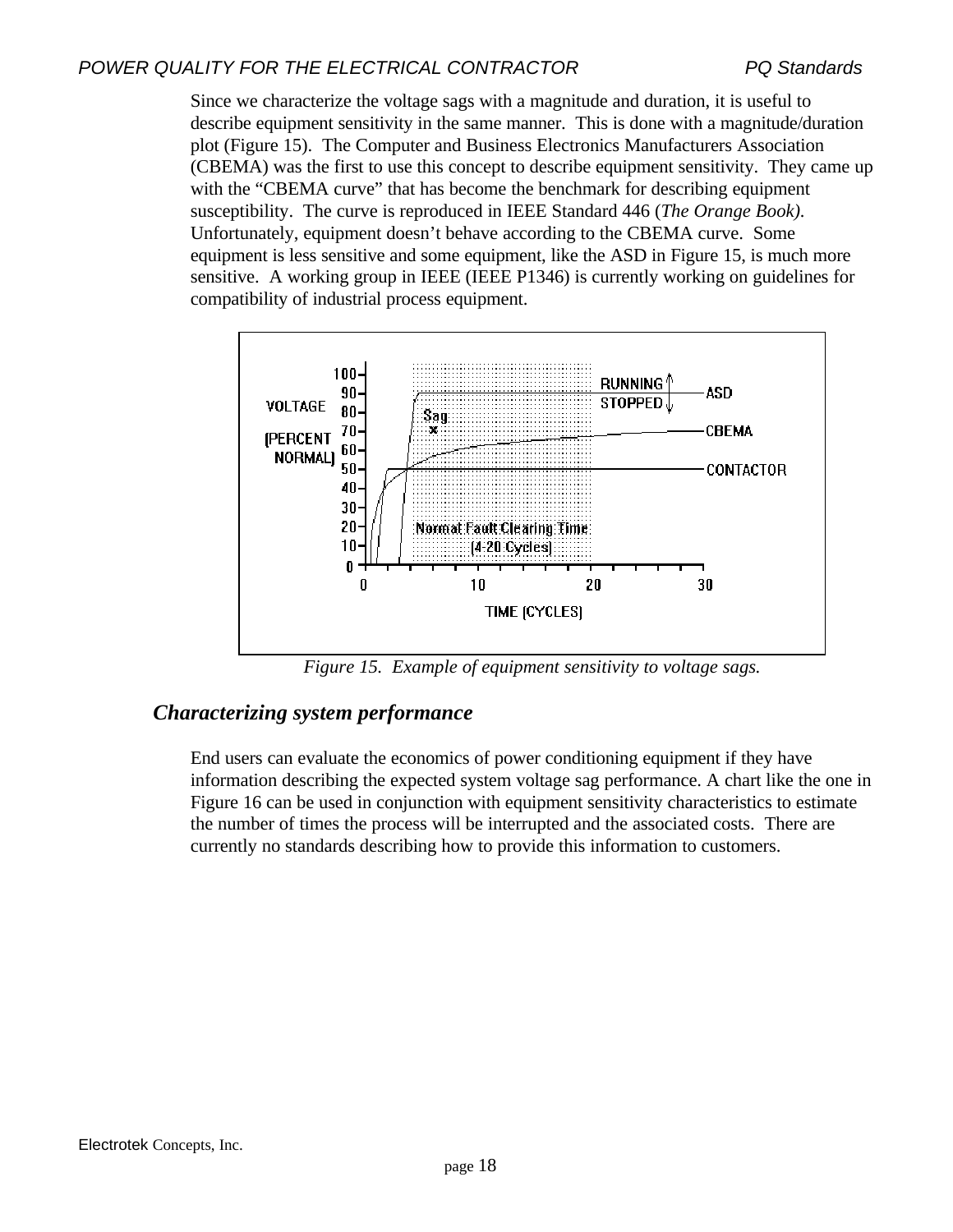

*Figure 16. Example of expected voltage sag performance at a customer location.*

What can customers expect in terms of the number of voltage sags per year? This number changes from year to year and is dependent on many factors which are specific to the customer location (lightning flash density, feeder lengths, animals, trees, etc.). However, it is possible to develop some average numbers that provide a benchmark for comparison. The Distribution Power Quality Monitoring project sponsored by the Electric Power Research Institute is characterizing average performance on distribution systems across the country. The results in Figure 17 represent one year of monitoring at 24 different utilities, as reported in a paper presented at the PQA 94 conference in Amsterdam.



*Figure 17. Voltage sag and momentary interruption performance for a distribution system sites in the United States (preliminary results from EPRI DPQ project).*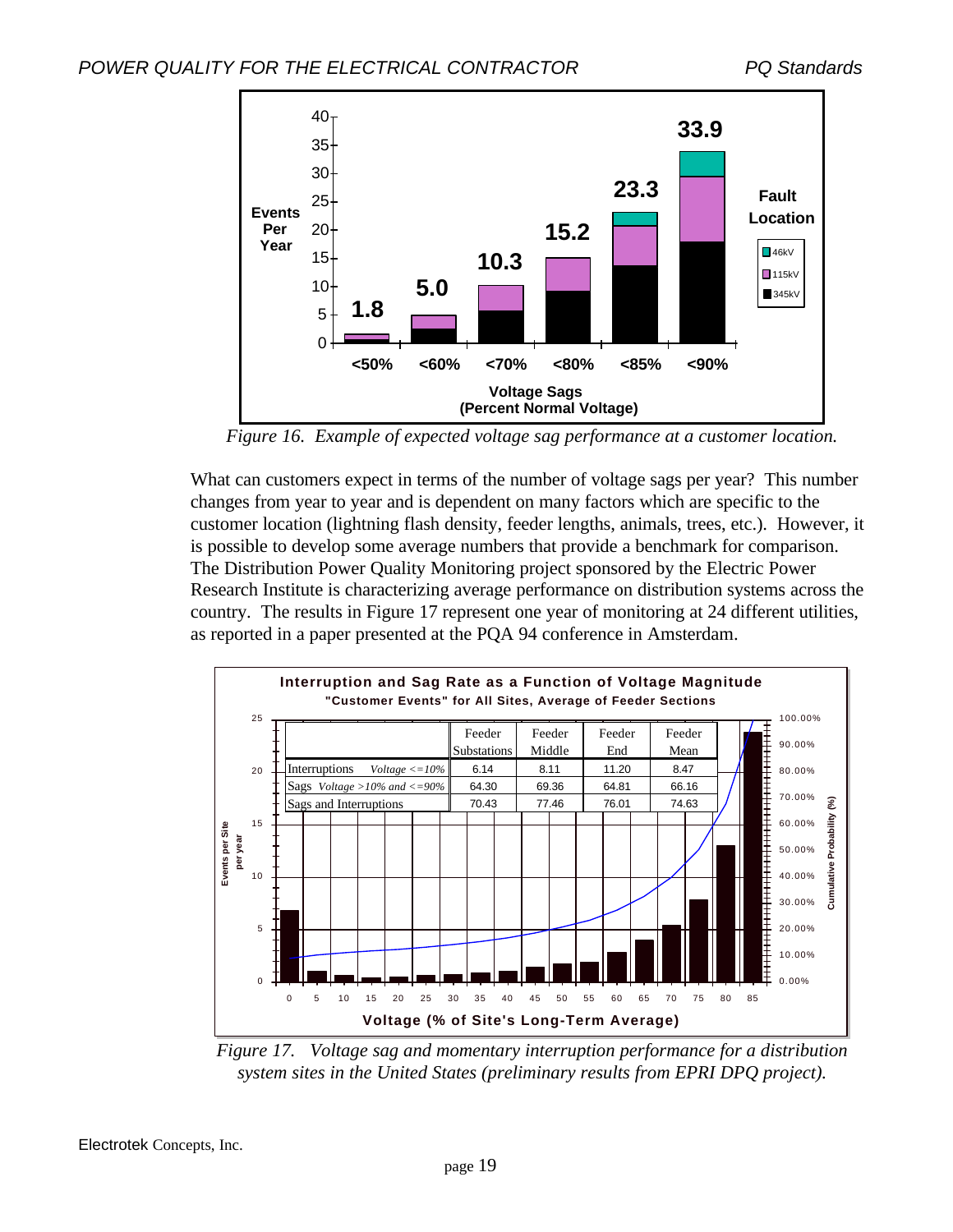The results presented in Figure 17 are very important because they begin to define the baseline power quality that can be expected at a typical distribution feeder supply point. Customers can use this information to help define the voltage variations that their equipment must be able to withstand. It is useful to illustrate the use of the information with an example:

Assume that we want to know how many voltage sags occur per year where the voltage goes below 70% of nominal voltage at a typical distribution system supply point. The data on the plot is for the average of all feeder sites in the project (the *feeder mean* in the table). Using the cumulative probability line and the right side axis, we can see that 40% of the events resulted in sags below 70%. The total number of events per year (including interruptions) is given in the table as 74.63. Therefore, the number of sags below 40% (including interruptions) will be 40% of 74.63, or about 30 events per year.

# *Standards for Transient Voltages and Surge Suppression*

The term *transients* is normally used to refer to fast changes in the system voltage or current. Transients are disturbances, rather than steady state variations such as harmonic distortion or voltage unbalance. Disturbances can be measured by triggering on the abnormality involved. For transients, this could be the peak magnitude, the rate of rise, or just the change in the waveform from one cycle to the next. Transients can be divided into two subcategories, impulsive transients and oscillatory transients, depending on the characteristics.

Transients are normally characterized by the actual waveform, although summary descriptors can also be developed (peak magnitude, primary frequency, rate-of-rise, etc.). Figure 18 gives a capacitor switching transient waveform. This is one of the most important transients that is initiated on the utility supply system and can affect the operation of end user equipment. Other important causes of transient voltages include lightning surges and switching operations within a facility.



*Figure 18. Capacitor Switching Transient*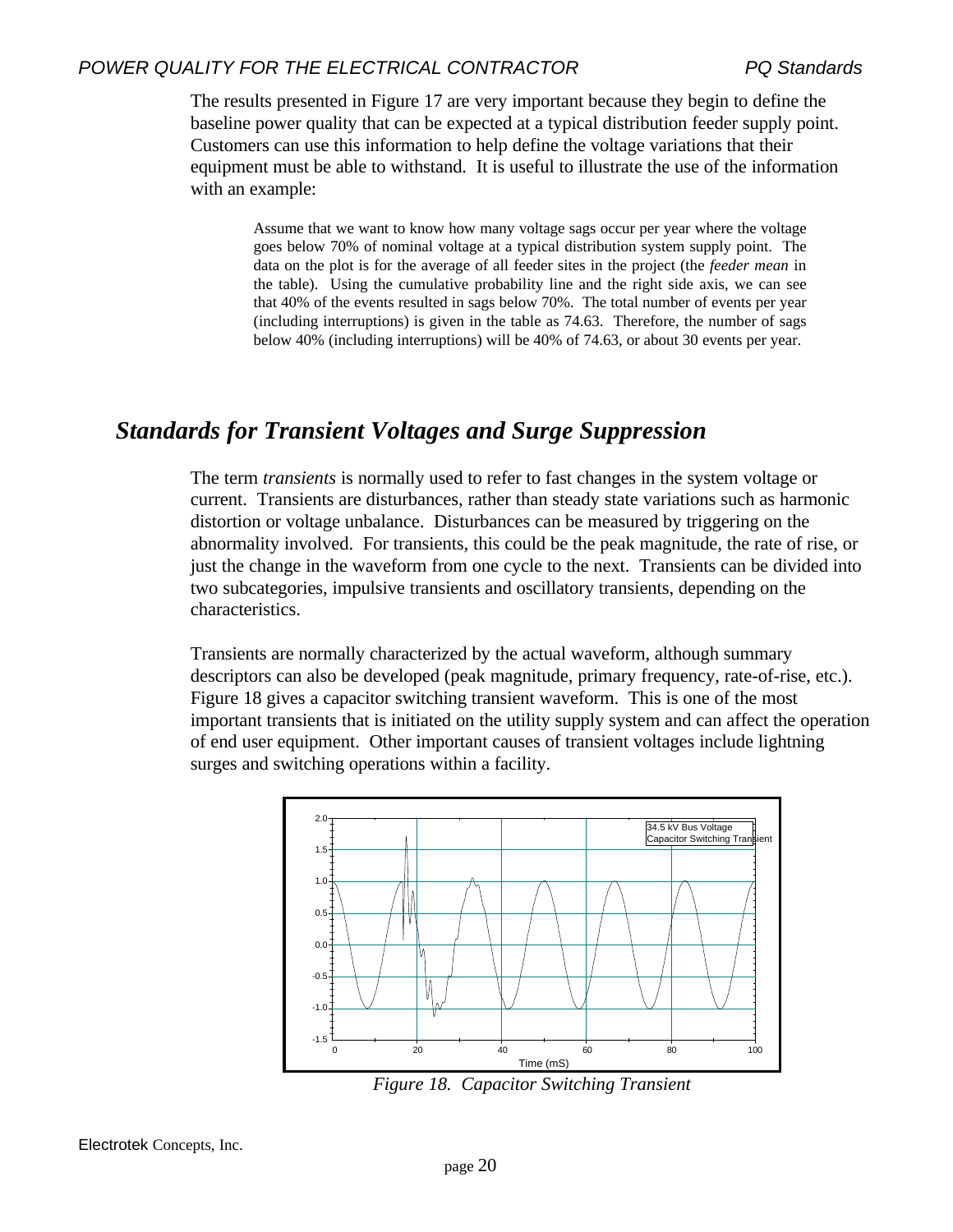Transient problems are solved by controlling the transient at the source, changing the characteristics of the system affecting the transient or by protecting equipment so that it is not impacted. For instance, capacitor switching transients can be controlled at the source by closing the breaker contacts close to a voltage zero crossing. Magnification of the transient can be avoided by not using low voltage capacitors within the end user facilities. The actual equipment can be protected with filters or surge arresters.

### *ANSI/IEEE C62.41-1991*

The most well-known standard in the field of transient overvoltage protection is ANSI/IEEE C62.41-1991, *IEEE Guide for Surge Voltages in Low Voltage AC Power Circuits.* This standard defines the transient environment that equipment may see and provides specific test waveforms that can be used for equipment withstand testing. The transient environment is a function of the equipment or surge suppressor location within a facility:

- **Category A:** Anything on the load side of a wall socket outlet.
- **Category B:** Distribution system of the building.
- **Category C:** Outside the building or on the supply side of the main distribution board for the building.

Test waveforms are probably the most important contribution of C62.41. The standard recommends five different surge waveforms: two as *basic waveforms* and three as *supplementary waveforms*. The listing of these five types of waveforms is not meant to imply that all equipment should be tested with respect to all five waveforms. The supplementary waveforms are "less common in most environments and may be included when sufficient evidence is available to warrant their use." These are the waveforms:

**1.2/50 - 8/20 microsecond Combination Wave (Basic Wave).** Traditionally, the 1.2/50 us voltage waveform was used for testing the basic insulation level (BIL) of insulation which is approximately an open circuit until the insulation fails. The 8/20 us current waveform was used to inject large currents into surge protective devices. Since both the open circuit voltage and the short circuit current are different aspects of the same phenomenon, such as an overstress caused by indirect lightning, it is reasonable to combine them into a single waveform.

**0.5 usec - 100 kHz Ring Wave.** This is a decaying oscillatory wave with an initial rise time of 0.5 usec. Different characteristics are specified for Category A and Category B environments. The short circuit current waveform for the 100 kHz ring wave is not specified. It is suggested that the 100 kHz ring wave is an appropriate test waveform for electronic equipment that operates in a building, but not for surge protective devices.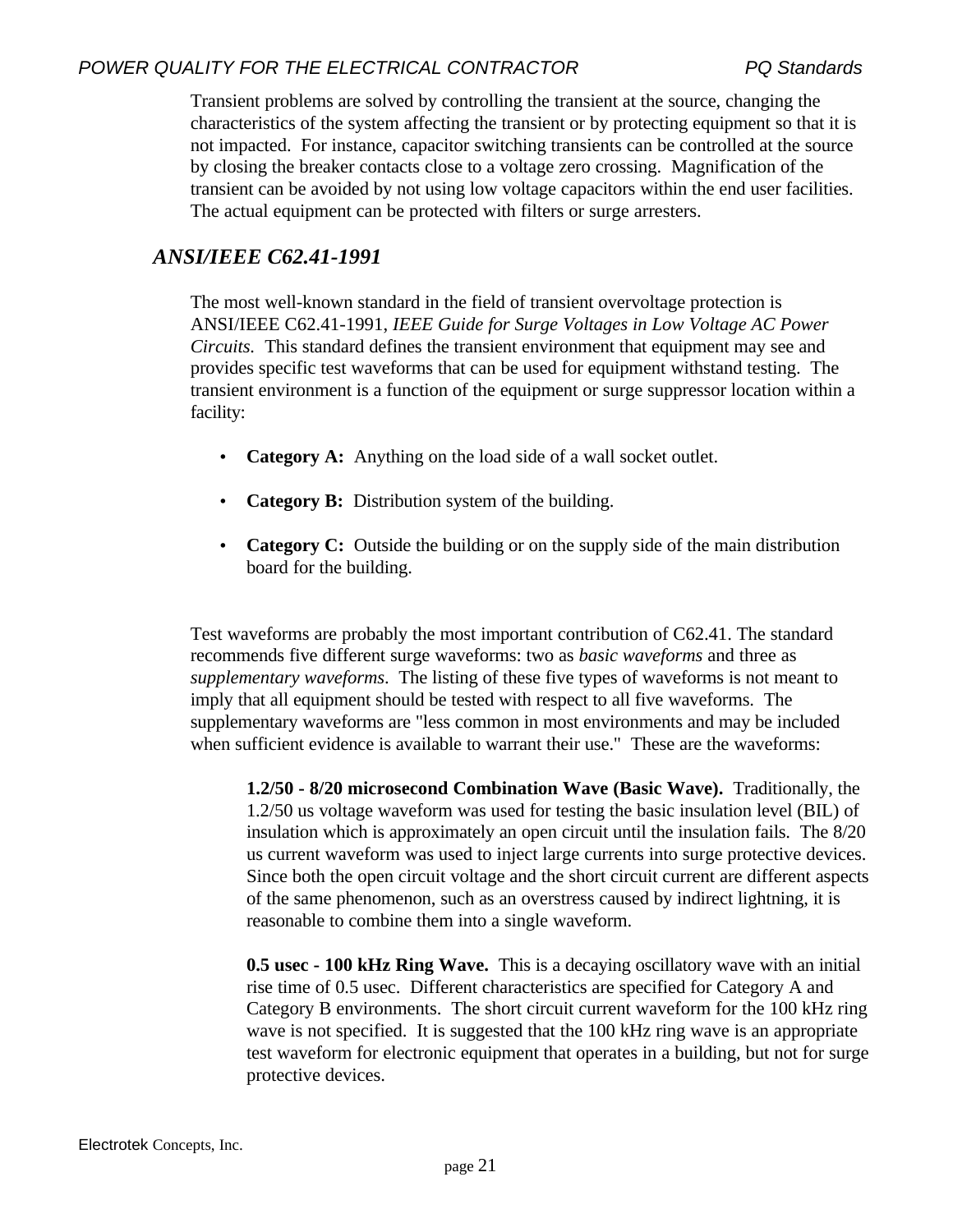**10/1000 microsecond Unidirectional Wave (Supplementary Wave).** This waveform has an extended tail in order to test insulation which may be sensitive to the duration of the transient. Some transformer insulation falls in this category.

**5 kHz Ring Wave (Supplementary Wave).** This waveform is designed to represent a class of transients that can occur associated with switching of capacitors or coupling of capacitor switching transients into the LV environment.

**Electrical Fast Transient (Supplementary Wave).** This waveform and the coupling to the mains are specified in IEC 801-4. The EFT is only intended for testing electronic equipment for susceptibility to upset by showering arcs from using a mechanical switch in series with an inductive load. Since the energy levels are so low, this waveform is generally not required for surge protective devices.

### *UL 1449*

Underwriters Laboratories is a nonprofit company in the USA that tests electrical and electronic apparatus for safety and flammability. UL defines requirements for *transient voltage surge suppressors* in their standard 1449. Two classes are defined for tests:

- 1. permanently connected (C62.41 Category B)
- 2. cord-connected or direct plug-in (C62.41 Category B or A)

An important part of the UL 1449 certification is the assignment of a *"transient suppression voltage rating".* UL 1449 uses the combination wave described in C62.41 for testing permanently connected SPDs with a peak short circuit current of 3 kA. For the cordconnected and direct plug-in SPDs, the peak short circuit current is only 0.5 kA. All SPDs are tested only with surge waveforms that have a peak open-circuit voltage of 6 kV.

The average of 6 test measurements of clamping voltage is rounded to the next higher standard rating from the following list:

0.33 kV, 0.4 kV, 0.5 kV, 0.6 kV, 0.8 kV, 1.0 kV, 1.2 kV, 1.5 kV, 2.0 kV, 2.5 kV, 3 kV, 4 kV, 5 kV, 6 kV

This suppression rating was intended as a guide to selecting SPDs for insulation coordination (as in IEC 664) and not protection of electronic equipment, which is why there are no voltages below 330 Volts in the list of standard values.

# *What Still Needs to be Done?*

In the area of standards, we need to develop guidelines for system performance. These performance standards should include at least: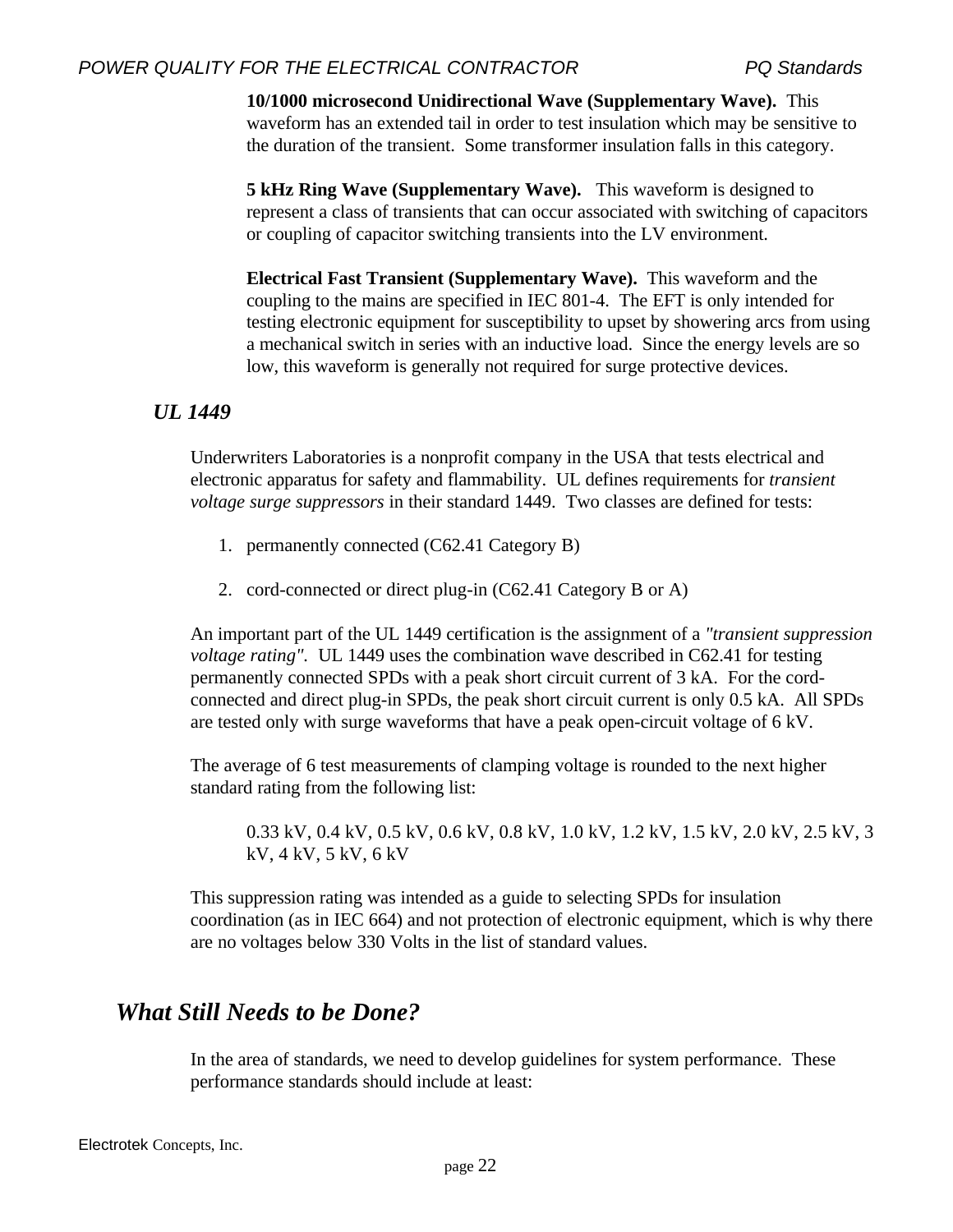- Interruptions (including momentary)
- Voltage sags
- Steady state voltage regulation
- Voltage unbalance (negative sequence)
- Harmonic distortion in the voltage
- Transient voltages

The EPRI DPQ Project will provide an excellent statistical database that may be the basis for developing some of these standards. In turn, equipment manufacturers must be able to provide information describing the sensitivity of their equipment to these variations. With information on typical system performance based on historical and calculated data along with information on equipment sensitivity, customers will be able to perform economic evaluations of power conditioning alternatives.

Ongoing monitoring efforts and case studies will provide the information to characterize system performance and to understand the susceptibility of different types of customer systems. Monitoring of power quality should become a more standard part of the overall system monitoring (both at the utility level and the customer level). These monitoring efforts should be coordinated between the utility and the customer with emphasis on remote monitoring and data collection systems with more automated data analysis capabilities.

Analytical tools will also benefit from the increased level of monitoring and characterization. Models should be improved and the tools themselves should become easier to use.

The overall focus needs to be on economics using a systems approach (Figure 19). We need to develop tools that can help find the optimum system design including power conditioning for sensitive equipment. The alternatives should include improved immunity at the equipment level, power conditioning at the equipment level, power conditioning at more centralized locations within the customer system, and measures to improve performance on the utility system.



*Figure 19. Economic Evaluation of Alternatives for Power Quality Improvement*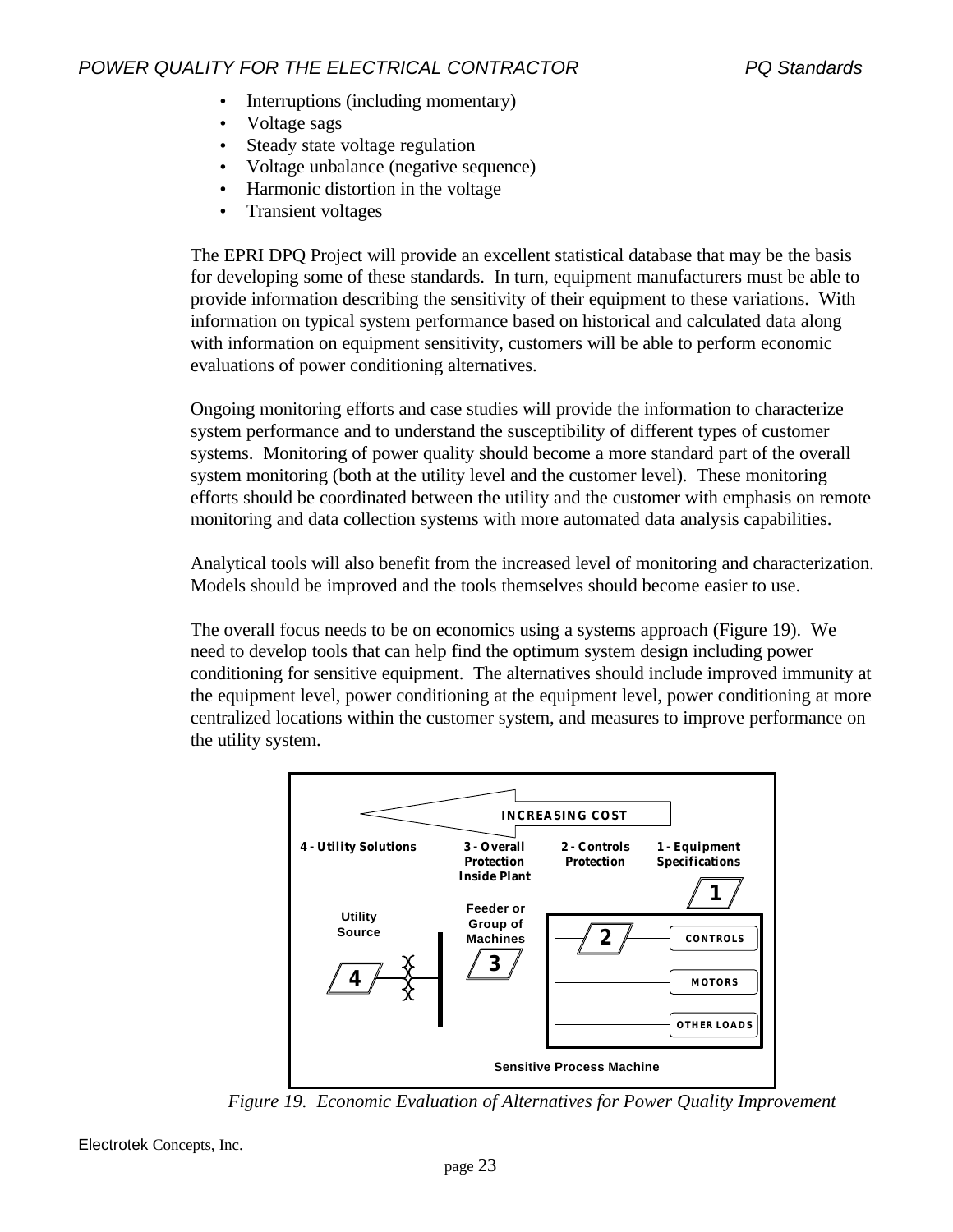# *Standards Organizations*

| Organization | <b>Types of Standards</b>                                                                                   | <b>Address</b>                                                                                                                   |
|--------------|-------------------------------------------------------------------------------------------------------------|----------------------------------------------------------------------------------------------------------------------------------|
| <b>ANSI</b>  | Steady state voltage ratings<br>(ANSI C84.1)<br>All IEC documents also<br>available                         | American National Standards Institute<br>11 West 42nd Street, 13th Floor<br>New York, NY 10036<br>$(212)$ 302-1286               |
| <b>CBEMA</b> | Equipment guides                                                                                            | Computer & Business Equip. Mfctrs. Assoc.<br>1250 Eye St. NW<br>Washington DC 20005<br>(202) 737-8888                            |
| <b>EPRI</b>  | Signature newsletter on PQ<br>standards                                                                     | <b>Electric Power Research Institute</b><br>Attn: Marek Samotyj<br>3112 Hillview Ave.<br>Palo Alto, CA 94304<br>(415) 855-2980   |
| <b>IEEE</b>  | <b>Standards Bearer</b><br><b>Standards Catalog</b><br>Individual standards<br><b>IAS Color Book Series</b> | Institute of Electrical & Electronic Eng.<br>445 Hoes Lane<br>Piscataway, NJ 08855-1331<br>(908) 562-3833                        |
| <b>NEMA</b>  | Equipment standards                                                                                         | National Electrical Manufacturers Assoc.<br>2101 L Street NW<br>Washington DC 20037<br>(202) 457-8474                            |
| <b>NFPA</b>  | Lightning protection<br><b>National Electrical Code</b>                                                     | National Fire Protection Assoc.<br>1 Batterymarch Park<br>Quincy, MA 02269-0101<br>(800) 344-3555                                |
| <b>NIST</b>  | General information on all<br>standards                                                                     | National Center for Standards and Cert.<br>National Institute of Standards and Tech.<br>Gaithersburg, MD 20899<br>(301) 975-4037 |
| UL           | Safety standards for<br>equipment                                                                           | <b>Underwriters Laboratories</b><br>333 Pfingsten Rd.<br>Northbrook IL 60062-2096<br>(708) 272-8800                              |

*Table 5. Important Standards Organizations*